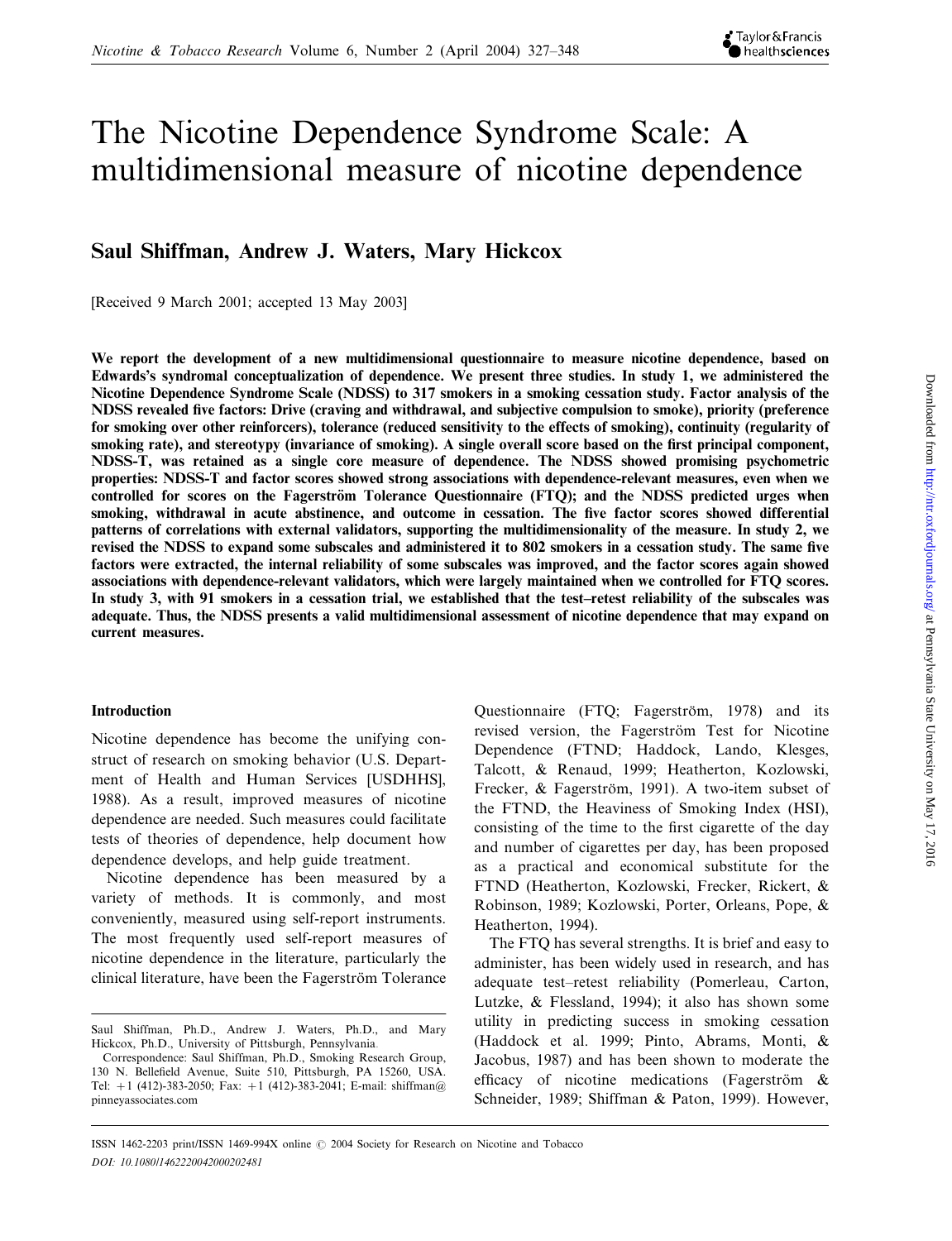psychometric and conceptual concerns have been raised about this scale. First, it has been reported to lack robust internal consistency (Heatherton et al., 1991; Lichtenstein & Mermelstein, 1986; Pomerleau, Pomerleau, Majchrzak, Kloska, & Malakuti, 1990). The use of dichotomous items and sometimes arbitrary scaling also has been criticized (Heatherton et al., 1991; Pomerleau, Majchrak, & Pomerleau, 1989; Tate & Schmitz, 1993). The FTND was developed to ameliorate some of these concerns (Heatherton et al., 1991), but many remain (Payne, Smith, McCracken, McSherry, & Anthony, 1994; Pomerleau et al., 1994). Second, although the FTQ is summarized in a single score, evidence indicates that it is multidimensional (Haddock et al., 1999; Heatherton et al., 1991; Lichtenstein & Mermelstein, 1986; Payne et al., 1994; Radzius, Moolchan, Henningfield, Heishman, & Gallo, 2001), which would weaken both its internal consistency and its interpretability, because it complicates placing smokers along a single continuum (Pomerleau et al., 1989). Third, although the FTQ and FTND predict smoking cessation, this relation is weak for smokers with moderate to high levels of dependence (Kozlowski et al., 1994), limiting the clinical utility of the scales. Relatedly, some studies have not found relationships between the FTQ and key dependence indices such as nicotine levels (McNabb, 1985), physiological tolerance (Lombardo, Hughes, & Fross, 1988), and withdrawal (Hughes & Hatsukami, 1986).

The Fagerström scales were intended as measures of physical tolerance per se (Fagerström, 1978) and thus were never meant to assess several important aspects of nicotine dependence, such as craving, subjective compulsion to smoke, nicotine withdrawal, behavioral saliency, or behavioral automaticity, which are often regarded as core constructs for dependence (Robinson & Berridge, 1993; Shadel, Shiffman, Niaura, Nichter, & Abrams, 2000; Tiffany, 1990).

Particularly in epidemiological research, nicotine dependence also has been assessed by diagnostic criteria, as implemented in the Diagnostic and Statistical Manual of Mental Disorders (DSM; American Psychiatric Association [APA], 1987, 1994; World Health Organization, 1992). The DSM-IV criteria, which are based indirectly on Edwards and Gross's (1976) construct of a dependence syndrome, encompass a wider set of dependence constructs, including persistence in the face of harm, saliency, and so on, and thus are conceptually rooted in a multidimensional construct. DSM diagnoses have been shown to be associated with heavier smoking and to predict persistence of smoking (Breslau, Johnson, Hiripi, & Kessler, 2001) as well as comorbidity with depression (Breslau, & Johnson, 2000). Studies comparing the Fagerström scales with DSM diagnoses have reported that DSM-III-R-defined nicotine dependence and the FTND show relatively

little overlap and thus may measure different aspects of nicotine dependence (Breslau & Johnson; Moolchan et al., 2002), again suggesting that dependence may be multidimensional. FTND-defined dependence appears to be a better predictor of cessation than does DSM-III-R-defined dependence (Breslau & Johnson, 2000).

The *DSM-IV* classification system has the virtue that it covers all drug dependence disorders using parallel diagnostic criteria, allowing for comparisons (Kosten, Rounsville, Babor, Spitzer, & Williams, 1987). Also, DSM assessment of dependence conveniently classifies people as ''dependent'' or ''not dependent,'' which is useful for case-finding and epidemiological studies (e.g., estimating the prevalence of dependence).

At the same time, the use of dichotomous diagnostic classification has been questioned on several grounds (Mirowsky, 1994; Persons, 1986; Robins & Helzer, 1986). It has been argued that dichotomizing compresses variability (Mirowsky, 1994). If dependence can vary in degree, as most theories suggest (Shadel et al., 2000), then a dichotomous classification will miss much variability. That nicotine dependence varies continuously, and not just dichotomously, is suggested by studies showing meaningful variation (e.g., in biochemical markers and in cessation outcomes) across the full range of the FTQ and FTND (e.g., Kozlowski et al., 1994) and across variation in the number of DSM symptoms (Nelson & Wittchen, 1998). Compressing variability into a dichotomous measure leads to a loss of statistical power and discrimination (Kraemer & Thiemann, 1987).

Dichotomous measures also may make it more difficult to study the progression of nicotine dependence, for example, during the initial development of dependence. Breslau et al. (2001), for example, have tracked increased prevalence over time, showing that more and more smokers become dependent over time or with increased smoking, but a dichotomous measure does not allow one to trace the continuous increase in dependence for particular individuals or to track growth curves (Rudiger & Rietz, 1988). Some researchers have used counts of DSM symptoms as a continuous measure (Nelson & Wittchen, 1998); however, this approach implicitly assumes the unidimensionality of the DSM criteria.

The dichotomous diagnostic decision also masks heterogeneity: The underlying concepts and criteria imply multidimensionality, but the diagnosis itself collapses these into a unidimensional yes–no decision. Because smokers can attain the diagnosis of dependence by meeting any of several criteria, the resulting diagnosis is conceptually heterogeneous. Factor analyses of the DSM-III-R criteria have suggested that they are multidimensional (Johnson, Breslau, & Anthony, 1996), and these analyses probably understate the multidimensionality, because only one or two items are used to assess each possible symptom dimension.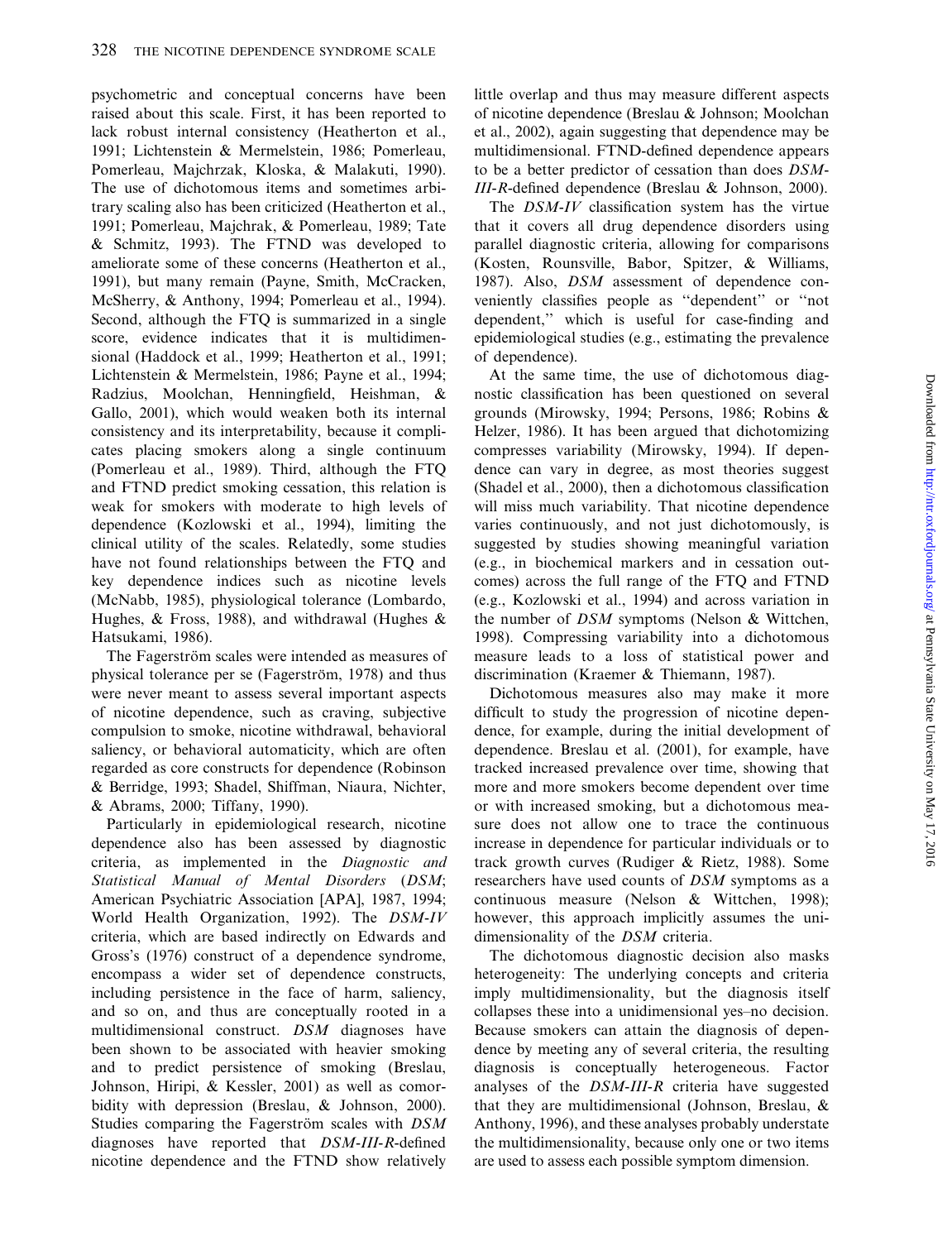Thus, although it can be useful to have a single score or indicator for dependence, it may be important, at least for research purposes, to assess multiple dimensions. For example, different aspects of dependence may predict different outcomes (e.g., craving, withdrawal, relapse). Also, measuring diverse aspects of dependence could give insight into the development of dependence. For example, some aspects of dependence may develop earlier than others or even be necessary precursors (Shadel et al., 2000). Finally, a multidimensional scheme would suggest heterogeneity in how individuals express dependence and allow for different profiles of dependence, which might be useful for understanding individual differences (e.g., by gender) and for prediction and treatment.

Ideally, a measure of nicotine dependence would be grounded conceptually in constructs of dependence, would allow for the multidimensionality reflected in those constructs (Edwards & Gross, 1976; Shadel et al., 2000), and would yield reliable continuous scores. In this paper, we describe the development of a new self-report measure of nicotine dependence, the Nicotine Dependence Syndrome Scale (NDSS), based on these objectives. In constructing this instrument, we started with a theoretical foundation of Edwards's conceptualization of alcohol dependence as a syndrome (Edwards, 1986; Edwards & Gross, 1976). Because Edwards's syndromal concepts greatly influenced *DSM-III-R* and *DSM-IV* criteria for dependence (APA, 1987, 1994), these concepts resemble those in the DSM criteria. Edwards and Gross (1976) considered the essential elements of the syndrome to include (a) a narrowing in the repertoire of drug use behavior, (b) increased salience of drug-seeking behavior, (c) increased tolerance to the drug, (d) repeated withdrawal symptoms, (e) repeated relief or avoidance of withdrawal symptoms by further drug use, (f) subjective awareness of a compulsion to use the drug, and (g) rapid reinstatement of the syndrome after relapse. These constructs show little overlap with the content of the Fagerstrom scales (as  $DSM$ -IV diagnoses show surprisingly little concordance with FTQ; Breslau & Johnson, 2000; Kawakami, Takatsuka, Inaba, & Shimizu, 1999; Moolchan et al., 2002). Thus, we did not envision the NDSS as a complete substitute for the FTQ and FTND but as a complementary measure conceptually rooted in multidimensional concepts of dependence and thus expanding our measurement scope.

We used Edwards's concepts as a starting point to develop items to assess nicotine dependence. Our intention was not to test Edwards's model but to use it as a basis for an instrument that might have utility in assessing dependence. We report here on the three studies we used to assess the psychometric properties of this instrument. In study 1, we administered the initial NDSS to a sample of smokers participating in a

smoking cessation study; and we report the concurrent, discriminant, and predictive validity of the instrument. On the basis of study 1, we revised the NDSS to improve on the psychometric properties of the original. In study 2, we administered the new version to a sample of smokers in a laboratory study, and we report the psychometric properties of the revised version. In study 3, we administered the new NDSS to smokers on two occasions, and we report the test–retest reliability of the subscales.

## STUDY 1

## Method

## NDSS item development

The development of an initial pool of items took place prior to the data collection procedures of the study. These questionnaire items were generated based on the concepts in the Edwards and Gross (1976) model of the dependence syndrome, as applied to smoking. Focus groups of smokers (not part of the study sample) were asked to discuss their experience of dependence (leading to item generation) and to comment on draft items (item testing and refinement). The resulting item set and conceptual structure was next reviewed by a panel of eight addiction experts (see acknowledgments), who suggested item deletions, additions, and revisions. For example, other items to tap the salience of drug-seeking behavior were added because the airplane travel item might not have been relevant for all smokers. Also the item concerning waking up during the night was modified so that smokers did not have to make specific attributions for their nighttime smoking. Finally, items on not visiting nonsmoking friends and willingness to go outside to smoke, even in cold and rainy weather, were added. Focus groups of smokers who completed the draft subscales then responded to the items, and the items were reviewed for redundancy. The process resulted in 23 items assessing current dependence, which were administered to subjects in the present sample.

#### Participants

Participants were 317 smokers who enrolled in a research smoking cessation clinic. Participants were recruited via advertisements for smoking cessation treatment and were paid US\$50. To qualify, participants had to smoke at least 10 cigarettes per day, had to have been smoking for at least 2 years, and had to report high motivation and efficacy to quit (combined score of 150 on two 0–100 scales). This sample overlaps with that reported in several other papers on the relapse process (Shiffman et al., 1996a,b, 1997; Shiffman, Paty, Gnys, Kassel, & Hickcox, 1996c).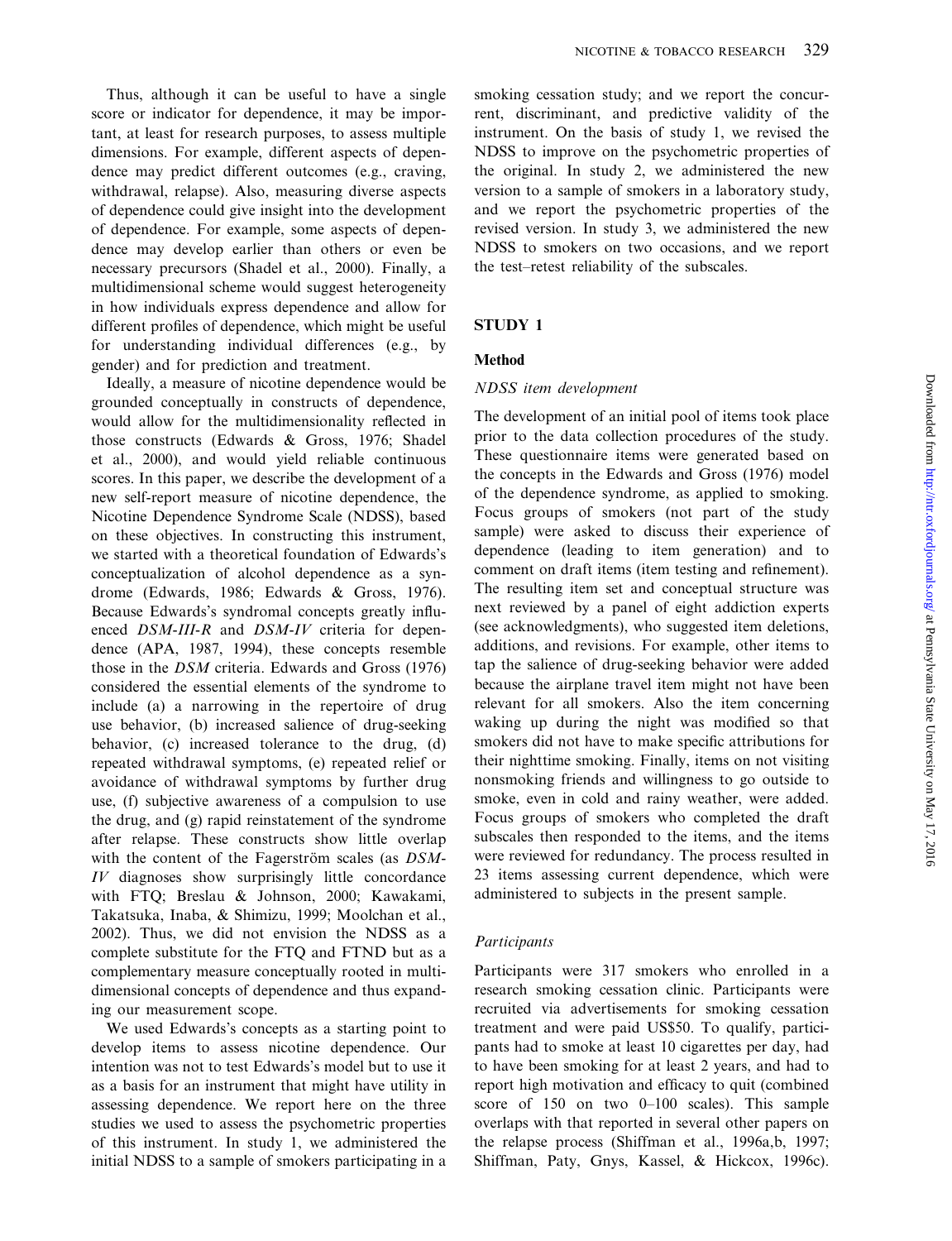Those publications were limited to individuals who achieved smoking cessation, whereas the present analysis was not. Some 57% of the participants were women, the participants averaged 44.2 years of age  $(SD=10.3)$ , and they had been smoking for an average of 23.0 years  $(SD=10.0)$ . They smoked an average of 26.4 cigarettes per day  $(SD=10.4)$  at enrollment and smoked their first cigarette on average 16.8 min after awakening  $(SD=26.0)$ . Participants' mean FTQ score was  $6.27$  (SD = 1.86). Their mean baseline saliva cotinine concentration was 329 ng/ml  $(SD=150)$  and mean expired-air carbon monoxide (CO) level was  $34.2$  ppm  $(SD=13.7)$ .

## Procedure

Smokers were recruited for smoking cessation treatment. On enrollment in the program, participants completed the 23-item draft NDSS shown in Table 1, along with other measures described below. Using the methods described in Shiffman et al. (1996c) and Shiffman et al. (2002), participants separately used palmtop computers to monitor their smoking experience for 2 weeks prior to quitting and their quit experiences for up to 4 weeks after cessation. Participants also were given behavioral treatment. They were followed for 2 months after monitoring for outcome assessment.

#### Measures of smoking and nicotine dependence

Questionnaire measures. Subjects completed questions about basic smoking history, such as smoking rate and years of smoking. We also administered a modified form of the FTO (Fagerström, 1978; Heatherton et al., 1991), in which items were given broader response options (e.g., instead of asking whether participants had trouble refraining from smoking in theaters, we asked them to rate, on a Likert scale, the degree of difficulty they had). We recoded responses (e.g., dichotomizing to correspond to dichotomous items on the FTQ) and scored them to derive total FTQ scores  $(M=6.27, SD=1.86)$ . In study 2, in which participants completed both the standard FTQ questionnaire and the modified version, we validated the converted FTQ scores. The two correlated .85, comparing favorably with highest test–retest correlations for the FTQ presented in the literature (for two samples, .78 and .85; Pomerleau et al. 1994), indicating that the measures were equivalent.

Two other measures of addiction were obtained by direct self-assessment using the question ''Do you think you are addicted to smoking?'' (on a five-point scale from "definitely not" to "definitely") and by assessment of expected difficulty abstaining from smoking for various periods (a half day, a day, up

to a month; on five-point scales and summarized as a composite score, Cronbach's  $\alpha = .81$ ). Experience of past withdrawal symptoms was assessed by asking subjects to recall their experience when they had ''quit smoking, cut down on smoking or gone without cigarettes for a while.'' This wording was chosen so that withdrawal history could be obtained from subjects who had not previously succeeded in quitting smoking. Withdrawal was assessed on scales of 0–4 applied to five individual symptoms (craving, irritability, nervousness, difficulty concentrating, and sleep disturbance), which were averaged to form a reliable composite ( $\alpha = .85$ ). Salivary cotinine and expired-air CO levels also were measured at baseline.

We used selected scores from scales to assess smokers' patterns of occasions and reasons for smoking. Shiffman (1993) has argued that the higher-order factors of these scales function primarily as measures of dependence. We administered the Horn/Russell Reasons for Smoking Scale (Russell, Peto, & Patel, 1974), extracting the two higher-order factors of dependence (pharmacological smoking and nonpharmacological smoking) proposed by Russell et al. (1974) as indices of fundamental smoking motives. We also retained for analysis two scale scores relevant to dependence (addictive smoking and automatic smoking). From the McKennell Smoking Occasions Scale (McKennell, 1970), we extracted two higher-order factors (inner need and social smoking).

Finally, to establish whether the NDSS was biased by irrelevant response sets, participants completed the Social Desirability Scale (Crowne & Marlowe, 1960), which measures the tendency to make oneself look good on assessments. For further discriminant validity, we examined participants' scores on the Ways of Coping Inventory (Folkman & Lazarus, 1980), which asked participants how often they did certain actions in coping with difficulty. We thought it unlikely that scores on this last inventory would be related to dependence.

Measures from real-time monitoring. Assessments of mood and urges were collected through computerized self-monitoring, using Ecological Momentary Assessment (Shiffman & Stone, 1998). During both baseline monitoring and after quitting, participants carried a palmtop computer that functioned as an electronic diary. The electronic diary audibly prompted them at random times to complete assessments of mood and smoking urges approximately 4.5 times daily  $(M=4.46, SD=1.86;$  see Shiffman et al., 1996c, and Shiffman et al., 2002, for methods).

Baseline urge to smoke: During a 2-week baseline period of ad libitum smoking, participants were instructed to record each cigarette on the electronic diary as they started to smoke. The electronic diary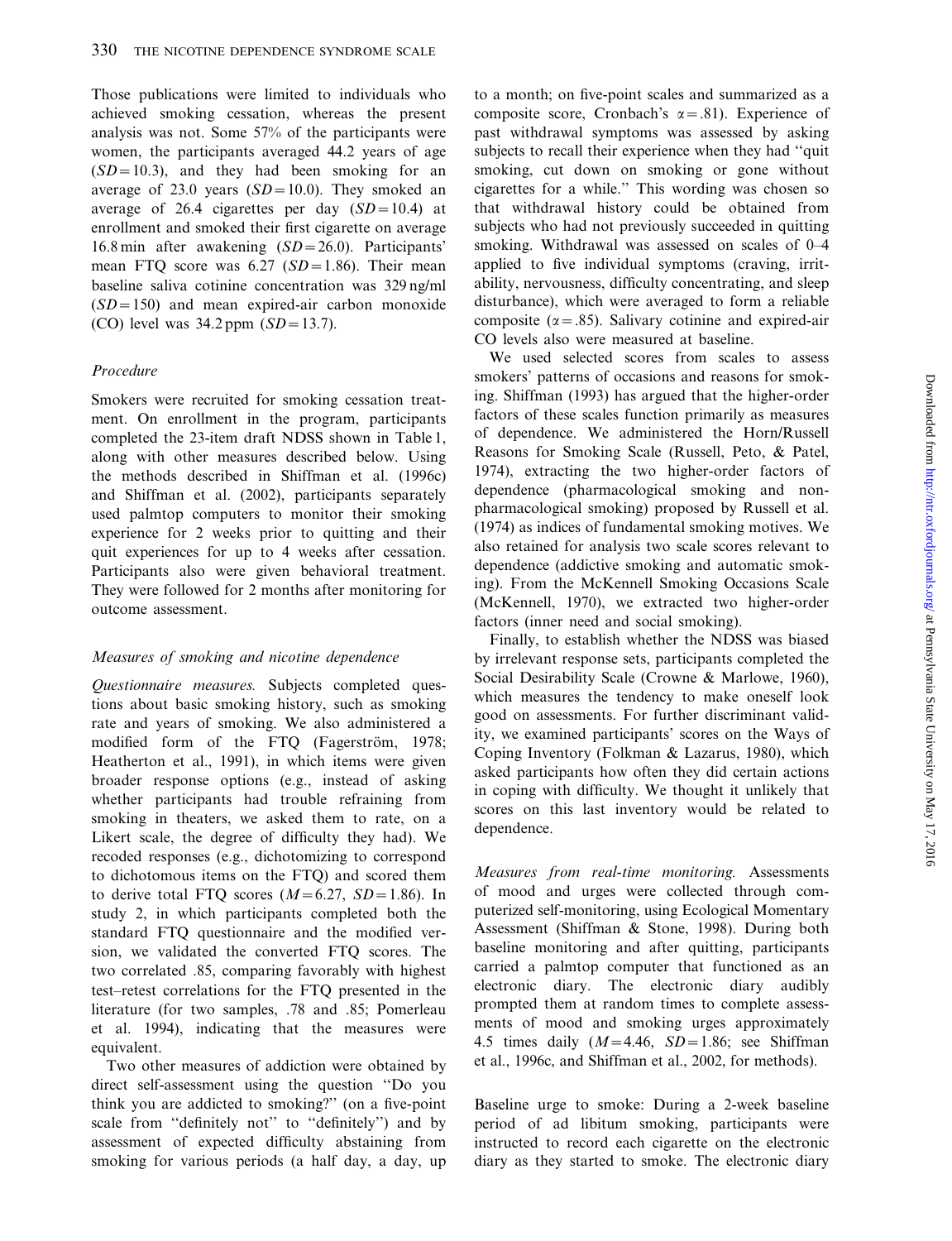#### Table 1. Study 1: Nicotine Dependence Syndrome Scale factor structure.

|    |                                                                                                                                                                                                                                                                                                                      |                                        |                      |              | Factor    |            |              |                      |
|----|----------------------------------------------------------------------------------------------------------------------------------------------------------------------------------------------------------------------------------------------------------------------------------------------------------------------|----------------------------------------|----------------------|--------------|-----------|------------|--------------|----------------------|
|    | Questionnaire item                                                                                                                                                                                                                                                                                                   | Mean (SD)                              | Drive                | Priority     | Tolerance | Continuity | Stereotypy   | NDSS-T               |
| 2. | 1. After not smoking for a while, I need to smoke to relieve feelings of restlessness and irritability. (r)<br>Whenever I go without a smoke for a few hours, I experience craving. (w)<br>3. When I'm really craving a cigarette, it feels like I'm in the grip of some unknown force that<br>I cannot control. (c) | 3.92(1.13)<br>3.91(1.11)<br>3.62(1.22) | 0.82<br>0.78<br>0.78 |              |           |            |              | 0.71<br>0.70<br>0.65 |
|    | 4. After not smoking for a while, I need to smoke in order to keep myself from experiencing any<br>discomfort. (r)                                                                                                                                                                                                   | 3.53(1.31)                             | 0.73                 |              |           |            |              | 0.69                 |
| 5. | I tend to avoid restaurants that don't allow smoking, even if I would otherwise enjoy the food. (s)<br>6. Even if traveling a long distance, I'd rather not travel by airplane because I wouldn't be allowed<br>to smoke. (s)                                                                                        | 2.23(1.48)<br>1.85(1.21)               |                      | 0.72<br>0.71 | 0.28      |            |              | 0.58<br>0.50         |
|    | 7. Sometimes I decline offers to visit with my non-smoking friends because I know I'll feel<br>uncomfortable if I smoke. (s)                                                                                                                                                                                         | 1.78(1.12)                             |                      | 0.71         |           |            |              | 0.51                 |
|    | 8. If you couldn't get ahold of any cigarettes for a whole day, how much would you be willing to<br>pay by the next morning for just one cigarette.                                                                                                                                                                  | 468 (972)                              |                      | 0.51         |           |            |              | 0.30                 |
|    | 9. Compared to when I first started smoking, I need to smoke a lot more now in order to really get<br>what I want out of it. $(t)$                                                                                                                                                                                   | 3.08(1.47)                             | 0.31                 |              | 0.79      |            |              | 0.64                 |
|    | 10. Compared to when I first started smoking, I can smoke much, much more now before I start<br>to feel nauseated or ill. (t)                                                                                                                                                                                        | 3.45(1.52)                             | 0.30                 |              | 0.74      |            |              | 0.48                 |
|    | 11. Since the time when became a regular smoker, the amount I smoke has either stayed the<br>same or has decreased somewhat. (t)                                                                                                                                                                                     | 2.18(1.36)                             |                      |              | 0.72      |            |              | 0.36                 |
|    | 12. My smoking pattern is very irregular throughout the day. It is not unusual for me to smoke<br>many cigarettes in an hour, then not have another one until hours later. (n)                                                                                                                                       | 2.70(1.32)                             |                      |              |           | 0.88       |              | 0.30                 |
|    | 13. Sometimes, without realizing it, I go for several hours or more without smoking. (n)<br>14. I smoke just about the same number of cigarettes from day to day. (n)<br>15. My smoking is not much affected by other things. I smoke about the same amount whether                                                  | 2.38(1.30)<br>3.69(0.94)<br>2.81(1.34) |                      | 0.33         |           | 0.84       | 0.82<br>0.72 | 0.40<br>0.31<br>0.30 |
|    | I'm relaxing or working, happy or sad, alone or with others, etc. (n)<br>16. Not even a torrential rainstorm could stop me – if I were out of cigarettes, I would be<br>immediately on my way to the store to get some more. $(s)^a$                                                                                 | 3.21(1.41)                             |                      |              |           |            |              | 0.68                 |
|    | 17. Where regulations require that I go outdoors to smoke, it's worth it to be able to smoke a<br>cigarette, even in cold or rainy weather. (s) <sup>a</sup>                                                                                                                                                         | 3.68(1.21)                             |                      |              |           |            |              | 0.65                 |
|    | 18. If I wake up during the night, I feel I need a cigarette. $(w)^{a,b}$<br>19. I can function much better in the morning after I've had a cigarette. $(r)^a$<br>20. I feel a sense of control over my smoking. I can "take it or leave it" at any time. (c) <sup>a</sup>                                           | 2.58(1.47)<br>3.57(1.32)<br>1.36(0.67) |                      |              |           |            |              | 0.63<br>0.41         |
|    | 21. Sometimes even when I'm telling myself I'm not going to have a cigarette, I find myself<br>smoking anyway. $(c)^a$<br>22. Whenever I quit or cut down on smoking, it is an unpleasant experience. $(w)^{a,b}$                                                                                                    | 3.69(1.16)<br>3.63(1.19)               |                      |              |           |            |              | 0.47                 |
|    | 23. The last time I quit (for 24 hours or more), when I went back to smoking it took a long time<br>for me to build up to my old level of smoking. (re) <sup>a,b</sup>                                                                                                                                               | 1.59(0.96)                             |                      |              |           |            |              |                      |
|    | Cronbach's $\alpha$                                                                                                                                                                                                                                                                                                  |                                        | 0.83                 | 0.66         | 0.71      | 0.74       | 0.49         | 0.86                 |

The questionnaire instructions were "Circle the number that indicates how well each of the following statements describes you:  $1 = Not At All True, 2 = Somewhat True, 3 = Modernative True, 4 = Very$ True, 5 = Extremely True." For item 8, subjects wrote down in dollars a figure indicating how much they would be willing to pay for one cigarette after a day without cigarettes. For items 22 and 23, subjects also could endorse a response option "Does not apply" if, for example, they had never tried to quit or cut down smoking. Items 11-13 and 20 were reverse-scored prior to factor analysis. Means are means for unreversed scores. Edwards's dimensions are shown in parentheses after each item. Using the following codes: n=narrowing of the (smoking) repertoire, s=salience of (nicotine)-seeking behavior, t=increased tolerance to (nicotine), w=repeated withdrawal symptoms, r=repeated relief or avoidance of withdrawal symptoms by further (smoking), c=subjective awareness of compulsion (to smoke), and  $re =$ reinstatement of the syndrome after abstinence.

Factor loadings above 0.5 shown in bold. Factor loadings of 0.25 or less are not shown.

<sup>a</sup>The item was not included in the final five-factor solution.

<sup>b</sup>The item was not included in the one-factor solution.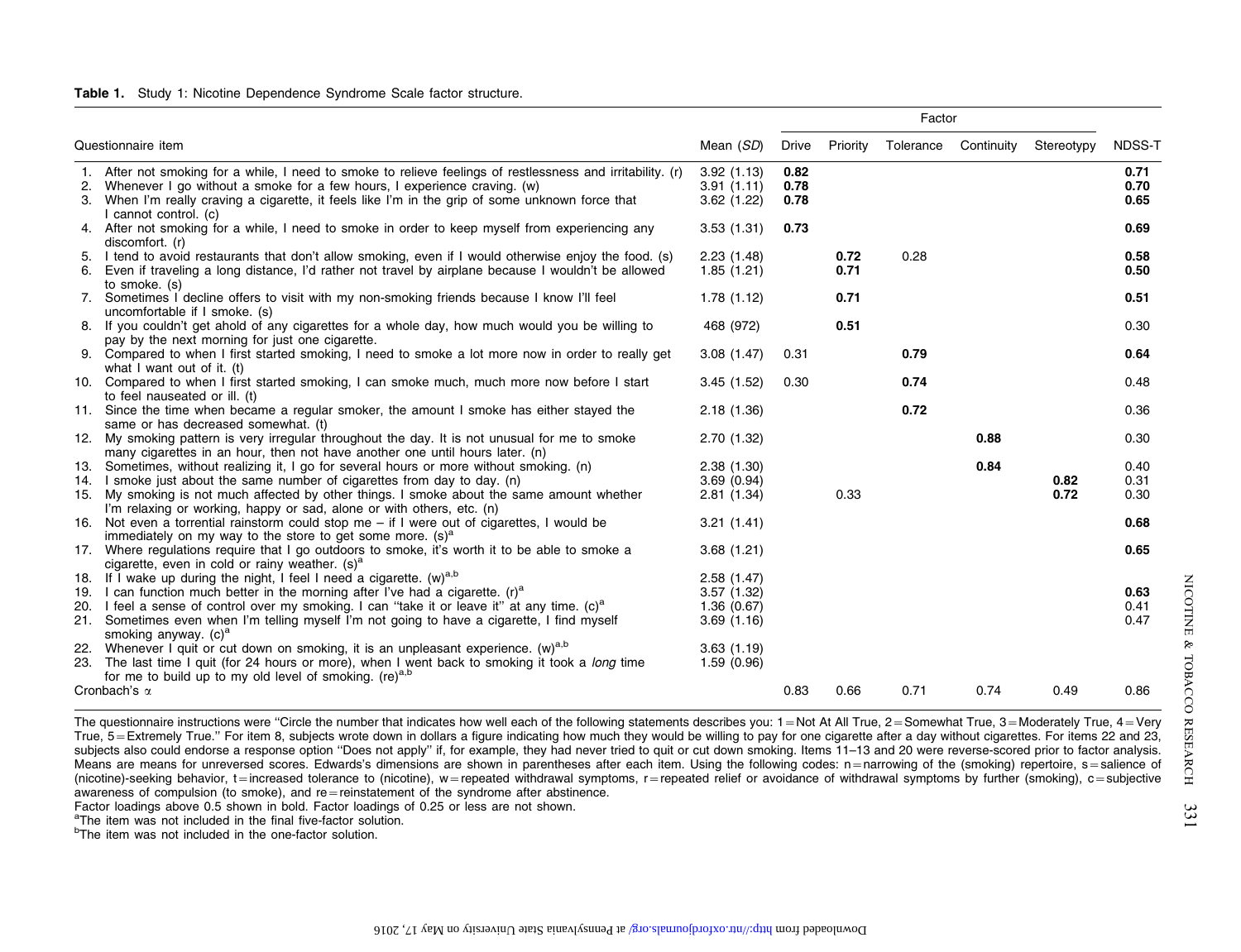administered an assessment of urge to smoke (a single item on a 0–10 scale) for a random sample of about five cigarettes a day. Participants' urge also was assessed at random nonsmoking times during baseline days. Scores were averaged across day 4 to day 11 of baseline (Shiffman et al., 2002).

Urge and withdrawal in abstinence: For the purposes of this paper, cessation was defined as abstaining (i.e., no smoking) for at least 24 hr; cessation was achieved by 205 participants. (The figures for cessation, lapse, and relapse differ slightly from previous articles based on this sample because an early cohort of 11 participants did not complete the NDSS.) In this period, participants continued to be prompted and assessed at random intervals and administered a measure of urge, mood, and withdrawal symptoms. Factor analyses (Shiffman et al., 1996c) yielded three orthogonal factors: Negative affect ( $\alpha = .87$ ), a bipolar valence factor including happy, irritable, miserable, tense, contented, frustrated-angry, sad, and overall feeling; arousal ( $\alpha = .79$ ), including tired, energetic, and overall arousal level (not analyzed here because of no established relationship to nicotine withdrawal); and attention disturbance  $(\alpha = .64)$ , including feeling "spacey" and difficulty concentrating. An item tapping restlessness also was retained. Averaged ratings from the first 2 days of quitting captured withdrawal experience.

Lapse and relapse. After quitting, participants were asked to record when they lapsed (Shiffman et al., 1996c). A lapse was defined as any smoking (i.e., even one puff). At a follow-up 2 months after the end of the electronic diary monitoring period, participants were asked to recall their daily smoking on calendars, using a timeline follow-back procedure. For survival analysis, we considered both the time to first lapse (i.e., the first episode of any smoking) and the time to relapse (i.e., smoking at least five cigarettes a day for three consecutive days) as outcome measures. Of the 205 smokers who quit, 160 lapsed and 103 relapsed during the study.

## Data analysis

Participants' responses to NDSS items were subject to factor analysis. We first extracted principal components and then retained five factors for varimax rotation. In interpreting and refining the factor structure, we emphasized interpretability of the factors and simple loadings, eliminating items that loaded highly on two or more factors. Orthogonal factor scores were derived. We also examined oblique solutions, which allow factors to be correlated. The results were similar. We proceeded with orthogonal solutions, which have been used in analysis of dependence measures (Haddock et al., 1999) because they produce subscores that are not correlated with each other, thus simplifying analysis of the subscores without the need to account for complex intercorrelations. Because the principal components analysis indicated a strong first component, we also retained an estimate of the first component as an omnibus summary measure, the NDSS-T (for total). Subscore reliability was computed based on intercorrelations among the items loading highly on each factor.

We used factor scores to represent each factor. Unlike scores formed by averaging high-loading items, these scores retain the feature that the subscores are not correlated with each other (see appendix). To assess the validity of the NDSS scores, we correlated them with other measures relevant to dependence. This approach generated many coefficients. However, we regarded this analysis as an exploratory one in which broad patterns of correlations were more important than the statistical reliability of any particular coefficient. Nevertheless, we interpreted coefficients only if they met the conventional criteria of a p value less than .01. To test relation to relapse, we used survival analysis.

To assess the incremental utility of the NDSS subscales beyond the FTQ, we computed partial correlations in which the FTQ was partialled out; we similarly computed correlations in which smoking rate was partialled out. To assess the incremental utility of multiple scales and their ability to make unique contributions as predictors of dependence, we entered the extracted NDSS scores into a simultaneous regression analysis with external indicators of nicotine dependence. Finally, to assess the degree to which scoring the multiple subscales improved prediction over using a single summary score (the NDSS-T), we estimated the percentage of variance in measures of dependence accounted for by each (the five subscales and the summary score). The  $R^2$  values were adjusted to account for the different numbers of predictors associated with each equation. We also attempted to test the incremental utility of the multiple subscales by entering them into simultaneous regression equations with the NDSS-T, but the collinearity between the NDSS-T and the subscales precluded stable estimates of parameters.

## **Results**

## Factor analyses of NDSS

Table 1 shows the mean and standard deviation for NDSS items. Items 22 and 23, which required prior quit efforts, and item 18, with missing data, were excluded from factor analysis. A principal components analysis revealed a first principal component that accounted for 28.5% of the total item variance; this component was scored and retained for analysis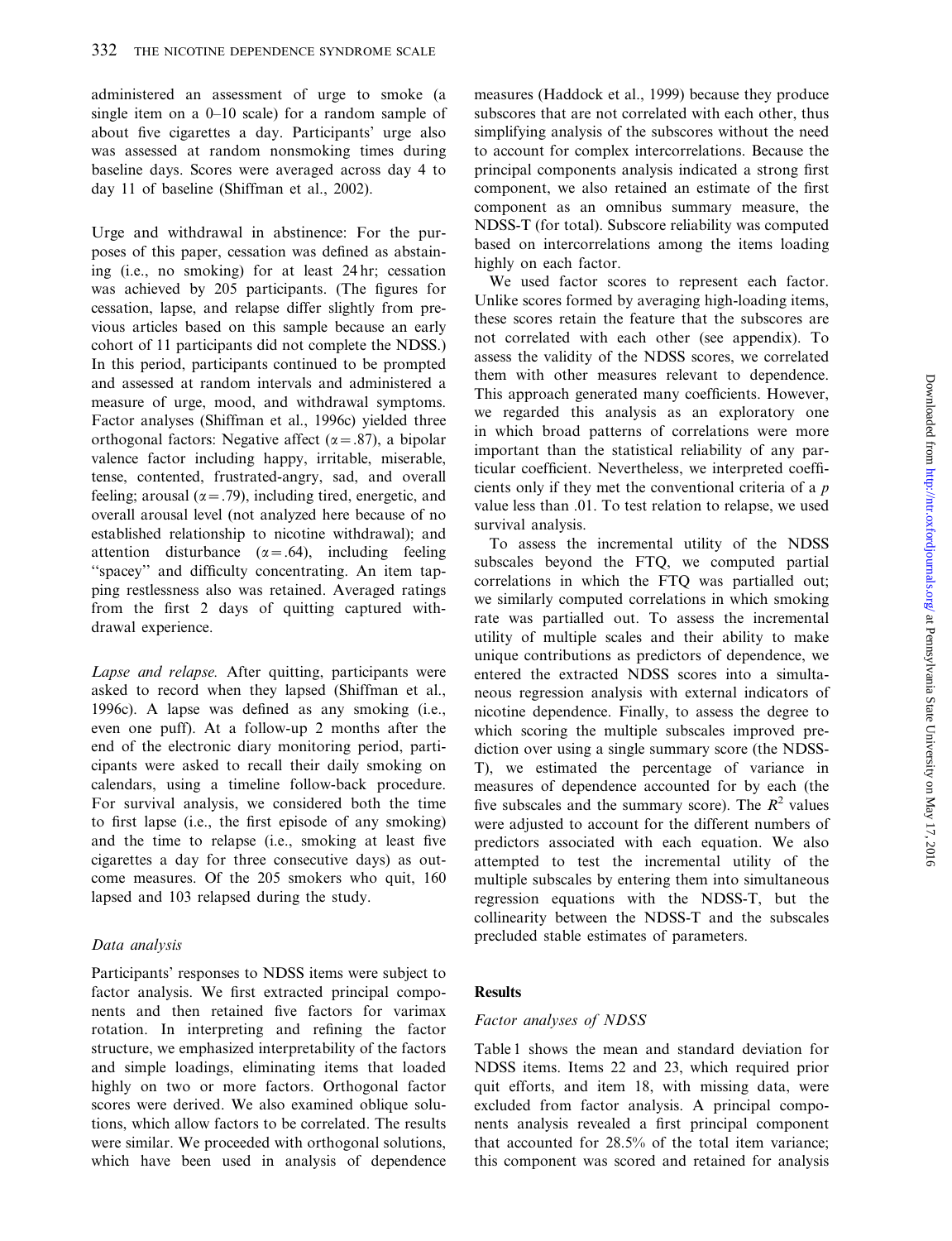as the NDSS-T. The NDSS-T also correlated highly  $(r=.94)$  with a higher-order factor extracted from analysis of the obliquely rotated factors. Cronbach's alpha for the NDSS-T was .86, indicating good internal reliability. The loadings for the items are shown in Table 1.

We then used principal components analysis with varimax rotation to explore multifactor solutions. A five-factor solution produced interpretable factors with eigenvalues greater than 1 and was consistent with the scree plot. To purify the factors, we deleted items that either failed to load highly  $(>40)$  on any factor or that split between two factors  $\approx 0.20$ difference between highest loadings). Item loadings for the 15 items are shown in Table 1. The five-factor solution accounted for 65.4% of the item variance.

We labeled the five factors smoking drive, behavioral priority, tolerance, continuity, and stereotypy. We used factor scores (standard variates with  $M=0$ and  $SD=1$ ) for subsequent analyses. As can be seen from Table 1, smoking drive reflects urges to smoke, in part motivated by relief of uncomfortable withdrawal symptoms. This factor seems to capture the experience of withdrawal symptoms and the need to smoke to relieve these symptoms, as well as subjective compulsion to smoke. Behavioral priority reflects the extent to which smoking is valued over other competing reinforcers. A tolerance factor emerged comprising self-reports of nicotine tolerance. Finally, Edwards's concept of narrowed repertoire of use was captured by two factors. Continuity refers to the tendency to smoke continuously with little interruption; and stereotypy reflects a consistent, fixed pattern of smoking, largely uninfluenced by other stimuli.

As shown in Table 1, most subscales had adequate reliability. However, stereotypy (a two-item factor) had poor reliability ( $\alpha$  = .49). Continuity, although reliable, comprised only two items. An aim of the revision undertaken in study 2 was to enhance these two subscales.

## Discriminant validity

Correlations between NDSS scores and social desirability scores were not significant. The average absolute correlation was .06. Similar null coefficients  $(M=0.07)$ were observed for correlations with Ways of Coping scores for problem-focused coping, seeking support, avoidance, wishful thinking, and blaming self.

## Concurrent and incremental validity

Table 2 shows the correlations of the NDSS-T and the NDSS factors with other measures of nicotine dependence. As expected, the NDSS-T and four of the five NDSS factors correlated significantly with FTQ scores. All except stereotypy also correlated with smoking rate. NDSS-T and drive had the broadest

Table 2. Study 1-Correlations with nicotine dependence indicators.

|                      | <b>FTQ</b> | Smoking<br>rate (CPD)  | Years of<br>smoking | Difficulty<br>abstaining | Past severity<br>of withdrawal                                                                                                      | Self-rated<br>addiction | <b>Baseline</b><br>cotinine |
|----------------------|------------|------------------------|---------------------|--------------------------|-------------------------------------------------------------------------------------------------------------------------------------|-------------------------|-----------------------------|
| NDSS-T<br><b>FTQ</b> | $0.54***$  | $0.48***$<br>$0.24***$ |                     | $0.44***$<br>$0.42***$   | $0.36***$<br>$0.26***$                                                                                                              | $0.30***$<br>$0.21***$  | $0.27***$<br>$0.12*$        |
| <b>CPD</b>           |            |                        |                     | $0.40***$                | $0.29***$                                                                                                                           | $0.25***$               | 0.11                        |
| Drive                | $0.31***$  | $0.16**$               | $-0.11$             | $0.31***$                | $0.39***$                                                                                                                           | $0.25***$               | $0.20***$                   |
| FTQ.                 |            | $-0.02$                | $-0.20***$          | $0.27***$                | $0.33***$                                                                                                                           | $0.17***$               | $0.12*$                     |
| <b>CPD</b>           |            |                        | $-0.16**$           | $0.29***$                | $0.35***$                                                                                                                           | $0.24***$               | $0.16***$                   |
| Priority             | $0.28***$  | $0.34***$              | $0.16**$            | $0.16***$                |                                                                                                                                     |                         |                             |
| FTQ                  |            | $0.22***$              | 0.10                | $0.12*$                  |                                                                                                                                     |                         |                             |
| <b>CPD</b>           |            |                        | 0.07                | 0.10                     |                                                                                                                                     |                         |                             |
| Tolerance            | $0.26**$   | $0.31***$              |                     |                          |                                                                                                                                     |                         |                             |
| FTQ.<br><b>CPD</b>   |            | $0.20***$              |                     |                          |                                                                                                                                     |                         |                             |
| Continuity           | $0.24***$  | $0.29***$              |                     | $0.29***$                |                                                                                                                                     | $0.16***$               | $0.26***$                   |
| FTQ                  |            | $0.20***$              |                     | $0.25***$                |                                                                                                                                     | $0.13*$                 | $0.18***$                   |
| <b>CPD</b>           |            |                        |                     | $0.24***$                |                                                                                                                                     | $0.12*$                 | $0.16***$                   |
| Stereotypy           |            |                        | $0.23***$           |                          |                                                                                                                                     |                         |                             |
| FTQ.                 |            |                        | $0.23***$           |                          |                                                                                                                                     |                         |                             |
| <b>CPD</b>           |            |                        | $0.21***$           |                          |                                                                                                                                     |                         |                             |
| FTQ.                 |            | $0.55***$              | $0.22***$           | $0.20***$                | $0.23***$                                                                                                                           | $0.19***$               | $0.35***$                   |
| <b>NDSS</b>          |            | $0.36***$              | $0.20***$           | $-0.06$                  | 0.05                                                                                                                                | 0.05                    | $0.24***$                   |
| <b>CPD</b>           |            |                        | $0.15*$             | 0.08                     | $0.13*$                                                                                                                             | 0.10                    | $0.19***$                   |
|                      |            |                        |                     |                          | CPD, cigarettes per day; FTQ, Fagerström Tolerance Questionnaire; NDSS, Nicotine Dependence Syndrome Scale.                         |                         |                             |
|                      |            |                        |                     |                          | Dashes indicate correlations that were not computed. The boldfaced coefficients represent zero-order correlations. The nonbold      |                         |                             |
|                      |            |                        |                     |                          | coefficients for NDSS-related variables represent partial correlation coefficients after controlling for FTQ (upper line) and after |                         |                             |

Nicotine dependence indicator

coefficients for NDSS-related variables represent partial correlation coefficients after controlling for FTQ (upper line) and after controlling for smoking rate (lower line). The nonbold coefficients for the FTQ represent partial correlation coefficients after controlling for drive, priority, tolerance, continuity, and stereotypy (upper line) and after controlling for smoking rate (lower line). The n values for correlations range from 276 to 301. Higher values on each NDSS scale score represent higher scores on those dimensions. Zero-order correlations  $\lt$ .15 (and associated partial correlations) only shown if partial correlations  $\gt$ .15.

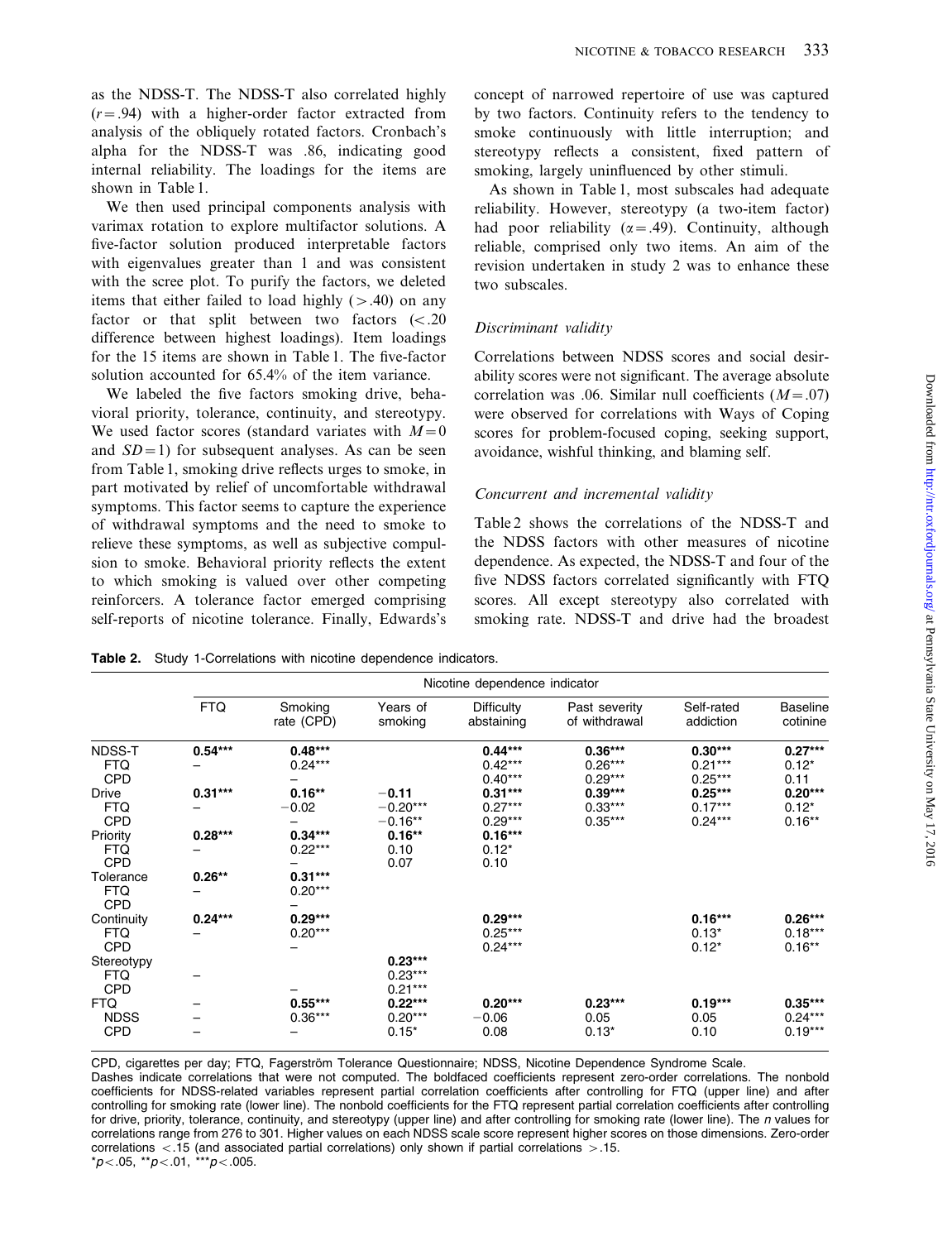array of correlations, correlating with difficulty abstaining, baseline cotinine, self-rated addiction, and past withdrawal. Continuity also correlated significantly with all but the last. Only priority and stereotypy correlated with years of smoking. All NDSS scores except tolerance and stereotypy correlated with self-rated difficulty abstaining, even when FTQ scores were partialled out.

Table 3 shows the correlations of the NDSS-T and the five NDSS factors with dependence-relevant scores from the Reasons for Smoking Scale (Russell et al., 1974) and the McKennell Smoking Occasions Scale (McKennell, 1970). All NDSS subscales except continuity correlated significantly with Russell's pharmacological smoking and drive; priority and tolerance correlated with McKennell and Thomas's inner need smoking. Continuity did not correlate with any measures in this group. Russell's addictive smoking scale correlated with NDSS-T, drive, and priority, whereas automatic smoking correlated primarily with tolerance and stereotypy. Only tolerance correlated with nonpharmacological smoking and social smoking. Russell's automatic smoking also showed expected correlations with NDSS subscale scores, notably stereotypy.

# Predicting subsequent real-world experience

Table 4 shows the correlation between NDSS scores and data subsequently obtained through real-time selfmonitoring. NDSS-T and drive were correlated with urge to smoke during ad libitum smoking at baseline, whether assessed just prior to smoking or when not smoking. Priority correlated only with urge when not smoking. No other correlations with baseline urges were found.

We also examined correlations with withdrawal experience, investigating subsequent urge, negative affect, restlessness, and attention disturbance reported in real time during early abstinence. NDSS-T, drive, and priority were correlated with urge intensity during the first 2 days of abstinence. Mood-related withdrawal symptoms were not reliably associated with NDSS subscales or the FTQ. Restlessness and attention disturbance were correlated with NDSS-T and drive, the two NDSS subscales that touch on withdrawal experience. None of these measures correlated with FTQ at a  $p$  value less than .01, and in all cases the NDSS correlations were higher than those observed for the FTQ.

|  |  |  | <b>Table 3.</b> Study 1: Correlations with smoking typology measures. |  |  |  |  |
|--|--|--|-----------------------------------------------------------------------|--|--|--|--|
|--|--|--|-----------------------------------------------------------------------|--|--|--|--|

|             |                 | Smoking typology measure |           |           |            |                   |  |  |  |
|-------------|-----------------|--------------------------|-----------|-----------|------------|-------------------|--|--|--|
|             |                 | Reasons for smoking      |           |           |            | Smoking occasions |  |  |  |
|             | Pharmacological | Nonpharmacological       | Addictive | Automatic | Inner need | Social smoking    |  |  |  |
| NDSS-T      | $0.44***$       |                          | $0.34***$ | $0.33***$ | $0.52***$  | $0.14*$           |  |  |  |
| <b>FTQ</b>  | $0.38***$       |                          | $0.35***$ | $0.23***$ | $0.43***$  | $0.14*$           |  |  |  |
| CPD         | $0.35***$       |                          | $0.31***$ | $0.22***$ | $0.43***$  | $0.19***$         |  |  |  |
| Drive       | $0.20***$       |                          | $0.21***$ |           | $0.28***$  |                   |  |  |  |
| <b>FTQ</b>  | $0.14*$         |                          | $0.21***$ |           | $0.19***$  |                   |  |  |  |
| CPD         | $0.16**$        |                          | $0.21***$ |           | $0.24***$  |                   |  |  |  |
| Priority    | $0.24***$       |                          | $0.17**$  | $0.15*$   | $0.27***$  |                   |  |  |  |
| <b>FTQ</b>  | $0.16***$       |                          | $0.13*$   | 0.07      | $0.19***$  |                   |  |  |  |
| CPD         | $0.16**$        |                          | $0.14*$   | 0.05      | $0.18***$  |                   |  |  |  |
| Tolerance   | $0.24***$       | $0.19***$                |           | $0.19***$ | $0.27***$  | $0.16***$         |  |  |  |
| <b>FTQ</b>  | $0.20***$       | $0.20***$                |           | $0.15*$   | $0.21***$  | $0.15*$           |  |  |  |
| CPD         | $0.18***$       | $0.19***$                |           | $0.13*$   | $0.19***$  | $0.17***$         |  |  |  |
| Continuity  |                 |                          |           |           |            |                   |  |  |  |
| FTQ         |                 |                          |           |           |            |                   |  |  |  |
| CPD         |                 |                          |           |           |            |                   |  |  |  |
| Stereotypy  | $0.16***$       |                          |           | $0.24***$ |            |                   |  |  |  |
| <b>FTQ</b>  | $0.14*$         |                          |           | $0.21***$ |            |                   |  |  |  |
| CPD         | 0.10            |                          |           | $0.20***$ |            |                   |  |  |  |
| <b>FTQ</b>  | $0.31**$        |                          | $0.16***$ | $0.28***$ | $0.29***$  |                   |  |  |  |
| <b>NDSS</b> | 0.11            |                          | $-0.02$   | $0.16*$   | 0.04       |                   |  |  |  |
| <b>CPD</b>  | $0.17***$       |                          | 0.09      | $0.15*$   | $0.17***$  |                   |  |  |  |
|             |                 |                          |           |           |            |                   |  |  |  |

CPD, cigarettes per day; FTQ, Fagerström Tolerance Questionnaire; NDSS, Nicotine Dependence Syndrome Scale. The boldfaced coefficients represent zero-order correlations. The nonbold coefficients for NDSS-related variables represent partial correlation coefficients after controlling for FTQ (upper line) and after controlling for smoking rate (lower line). The nonbold coefficients for the FTQ represent partial correlation coefficients after controlling for drive, priority, tolerance, continuity, and stereotypy (upper line) and after controlling for smoking rate (lower line). The n values for correlations range from 257 to 301. Higher values on each NDSS scale score represent higher scores on those dimensions. The pharmacological and nonpharmacological scales are higher-order factors derived from Russell et al. (1974); addictive and automatic are two dependence-relevant scales. Inner need and social smoking are two higherorder factors derived from the McKennell Smoking Occasions Scale. Zero-order correlations v.15 (and associated partial correlations) only shown if partial correlations  $> .15$ .  $*p$ <.05,  $*p$ <.01,  $**p$ <.005.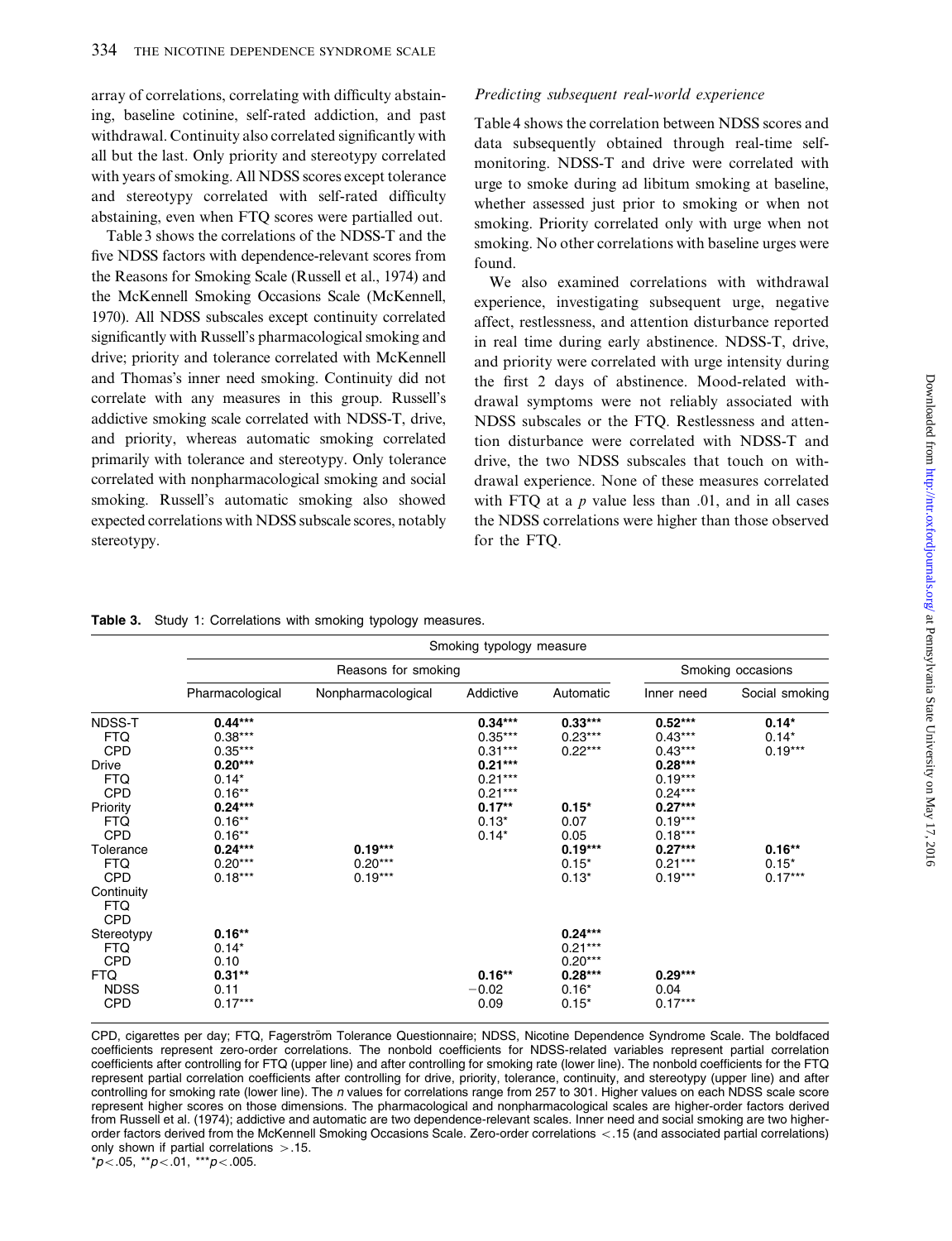|                                                                                                                       |                                                                            | Monitoring variables: Baseline and abstinence                                                           |                                                                                                                 |                                                                |                                                                     |                                                                            |  |  |  |  |
|-----------------------------------------------------------------------------------------------------------------------|----------------------------------------------------------------------------|---------------------------------------------------------------------------------------------------------|-----------------------------------------------------------------------------------------------------------------|----------------------------------------------------------------|---------------------------------------------------------------------|----------------------------------------------------------------------------|--|--|--|--|
|                                                                                                                       |                                                                            | Baseline smoking                                                                                        |                                                                                                                 | Withdrawal in abstinence                                       |                                                                     |                                                                            |  |  |  |  |
|                                                                                                                       | Urge before<br>smoking                                                     | Urge random<br>nonsmoking                                                                               | Urge                                                                                                            | Negative<br>affect                                             | Restlessness                                                        | Attention<br>disturbance                                                   |  |  |  |  |
| NDSS-T<br><b>FTQ</b><br>CPD<br>Drive<br><b>FTQ</b><br>CPD<br>Priority<br><b>FTQ</b><br>CPD<br>Tolerance<br><b>FTQ</b> | $0.26***$<br>$0.20***$<br>$0.28***$<br>$0.24***$<br>$0.21***$<br>$0.25***$ | $0.29***$<br>$0.18***$<br>$0.26***$<br>$0.24***$<br>$0.17***$<br>$0.22***$<br>$0.19***$<br>0.13<br>0.15 | $0.28***$<br>$0.23***$<br>$0.30***$<br>$0.22***$<br>$0.18*$<br>$0.21***$<br>$0.27***$<br>$0.23***$<br>$0.27***$ |                                                                | $0.21***$<br>$0.15*$<br>$0.19**$<br>$0.20***$<br>$0.17*$<br>$0.18*$ | $0.22***$<br>$0.22***$<br>$0.23***$<br>$0.26***$<br>$0.25***$<br>$0.25***$ |  |  |  |  |
| CPD<br>Continuity<br><b>FTQ</b><br>CPD<br>Stereotypy<br><b>FTQ</b><br>CPD<br><b>FTQ</b><br><b>NDSS</b><br>CPD         | $0.19***$<br>0.09<br>$0.23***$                                             | $0.26***$<br>0.12<br>$0.25***$                                                                          | $0.17*$<br>0.12<br>$0.18*$<br>$0.16*$<br>$-0.01$<br>$0.16*$                                                     | 0.13<br>$0.14*$<br>$0.17*$<br>$-0.17*$<br>$-0.18*$<br>$-0.17*$ | $0.16*$<br>0.05<br>0.10                                             |                                                                            |  |  |  |  |

Table 4. Study 1: Correlations with monitoring variables.

CPD, cigarettes per day; FTQ, Fagerström Tolerance Questionnaire; NDSS, Nicotine Dependence Syndrome Scale. The boldfaced coefficients represent zero-order correlations. The nonbold coefficients for NDSS-related variables represent partial correlation coefficients after controlling for FTQ (upper line) and after controlling for smoking rate (lower line). The nonbold coefficients for the FTQ represent partial correlation coefficients after controlling for drive, priority, tolerance, continuity, and stereotypy (upper line) and after controlling for smoking rate (lower line). The n values for correlations range from 191 to 251. Higher values on each NDSS scale score represent higher scores on those dimensions. Measures of urge to smoke, negative affect, restlessness, and attention disturbance in withdrawal were taken from the first 2 days of a quit attempt. Subjects with adequate data on both of the first 2 days of abstinence were included, even if they had lapsed during that period. Zero-order correlations < 15 (and associated partial correlations) only shown if partial correlations  $> 15$ .  $*p$  < .05,  $*p$  < .01,  $**p$  < .005.

## Predicting time to first lapse and relapse

Using Cox survival analyses, we found that NDSS-T scores predicted time to first lapse  $(OR=1.19, 95\%)$  $CI = 1.02-1.38$ ,  $p < .05$ ) and time to relapse (OR = 1.33, 95%  $CI = 1.09-1.62$ ,  $p < .005$ ). None of the five factor scores individually predicted time to first lapse (all p values $> 0.1$ ); only tolerance marginally predicted time to relapse  $(OR=1.22, 95\% \text{ CI} = 1.00-1.49, p<.1).$ 

## Incremental utility of multiple scales

Because the NDSS measures dependence using five scores, it seemed important to establish whether there were particular and unique contributions of the five subscales. We examined this question by putting the five subscales into simultaneous regression equations predicting other indices of dependence. Table 5 shows the beta coefficients from these regressions. For every dependent variable, at least two NDSS subscales contributed independently and incrementally to prediction. For most dependence indicators (smoking rate, difficulty abstaining, pharmacological smoking, and inner need), at least four of the five NDSS

subscales added incremental variance to the models. Thus, we concluded there was value in retaining all five subscales for further development.

To assess the relative capability of the single NDSS-T score and the five NDSS factor scores, we first estimated the percentage of variance accounted for in each of the above equations. These percentages were then compared to the percentage of variance accounted for by the NDSS-T summary score. Both estimates were adjusted for the number of independent variables. The results were mixed. For several variables (pharmacological smoking, inner need, and difficulty abstaining), the single NDSS-T score seemed to capture as much variance as the five separate subscales. For other variables (smoking rate, cotinine, and past withdrawal severity), the five-factor model appeared to capture incremental variance in dependence-relevant variables.

# Incremental validity of NDSS beyond the FTQ and smoking rate

If it is to have incremental utility and validity, a measure of nicotine dependence should account for variance not accounted for by other current measures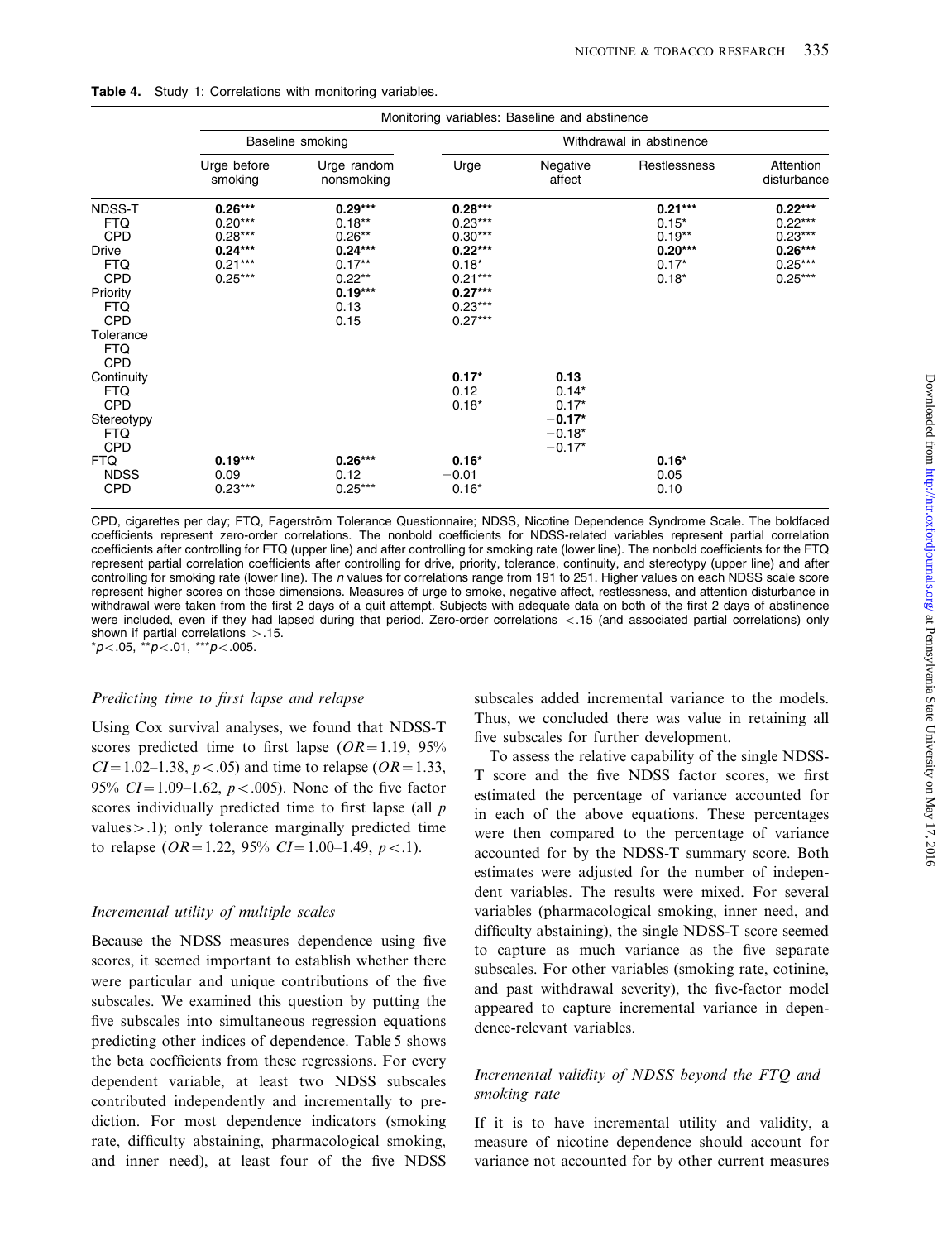|  |  | <b>Table 5.</b> Study 1: Incremental utility of multiple scales. |  |  |  |
|--|--|------------------------------------------------------------------|--|--|--|
|--|--|------------------------------------------------------------------|--|--|--|

|                                | Validator        |                             |                                |                                 |                                         |                             |
|--------------------------------|------------------|-----------------------------|--------------------------------|---------------------------------|-----------------------------------------|-----------------------------|
|                                | Smoking<br>rate  | <b>Baseline</b><br>cotinine | Past severity<br>of withdrawal | <b>Difficulty</b><br>abstaining | Russell's<br>pharmacological<br>smoking | McKennell's<br>inner need   |
| <b>Drive</b>                   | $0.16$ (0.05)*** | $0.20(0.06)$ ***            | $0.41 (0.06)$ ***              | $0.31$ $(0.05)$ ***             | $0.19(0.06)$ ***                        | $0.27$ (0.050)***           |
| Priority                       | $0.35(0.05)$ *** | 0.11(0.06)                  | $0.16(0.06)$ **                | $0.17(0.05)***$                 | $0.24$ $(0.06)$ ***                     | $0.28$ (0.050)***           |
| Tolerance                      | $0.33(0.05)$ *** | 0.03(0.06)                  | 0.08(0.06)                     | 0.06(0.05)                      | $0.25(0.06)***$                         | $0.27$ (0.050)***           |
| Continuity                     | $0.31(0.05)***$  | $0.26$ $(0.06)$ ***         | 0.06(0.06)                     | $0.29(0.05)***$                 | 0.02(0.06)                              | $0.13(0.050)^{*}$           |
| Stereotypy                     | $0.09(0.05)^*$   | 0.08(0.06)                  | $-0.10(0.06)$                  | $0.12(0.05)^{*}$                | $0.16(0.06)$ ***                        | $0.12$ (0.050) <sup>*</sup> |
| Five-factor adjusted $R^2$ (%) | 33.3             | 11.1                        | 18.3                           | 21.4                            | 16.8                                    | 24.7                        |
| NDSS-T adjusted $R^2$ (%)      | 23.0             | 7.1                         | 12.6                           | 19.3                            | 19.2                                    | 26.6                        |

For Nicotine Dependence Syndrome Scale (NDSS) subscales (drive, priority, tolerance, continuity, stereotypy), the parameter estimates are standardized parameter estimates in regressions in which all five scales are entered together. The rows marked "adjusted  $R^{2n}$  display the percentage of variance accounted for by regression equations, adjusted for the number of parameters in the model. The first  $R^2$  represents the regression using the five NDSS factors (represented in the column above). The second  $R^2$ represents the regression for the NDSS-T alone. The  $n$  values for regressions range from 276 to 301.  $*p$ <.05,  $*p$ <.01,  $**p$ <.005.

of dependence such as the FTQ or smoking rate. We therefore examined the correlations between NDSS scores and other variables after partialling out FTQ scores or smoking rate (Tables 2, 3 and 4). Some of the variance in NDSS scores also was captured by FTQ scores (e.g., the association between drive and smoking rate). However, in most cases in which significant zero-order NDSS correlations were observed, they were generally maintained (though sometimes reduced) after we controlled for FTQ scores. Among the significant correlations (Tables 2, 3 and 4) between NDSS subscales and external indicators, only 10% were reduced in magnitude 50% or more when FTQ was covaried. For example, controlling for FTQ scores did not dramatically affect the correlations between NDSS scores and difficulty abstaining, selfrated addiction, addictive or inner need smoking, or any of the abstinence state measures. In other words, NDSS scores captured dependence-relevant variance not captured by the FTQ. This was particularly true for predictive validity of associations with real-time monitoring measures (Table 4). The converse was often untrue: The FTQ did not predict any baseline or withdrawal monitoring variables when NDSS subscales were partialled out. Also, when NDSS subscales were partialled out, FTQ no longer correlated with self-rated addiction, difficulty abstaining, pharmacological smoking, inner need, or addictive smoking. Overall, just over 70% of significant correlations between FTQ and other variables were reduced 50% or more when NDSS subscales were covaried.

Similar results were observed when smoking rate was partialled out of the correlations between NDSS subscales and criterion measures. Smoking rate could not account for many of the observed correlations between NDSS subscales and external standards: Only 8% of the significant correlations were reduced substantially  $(≥50%)$  when smoking rate was partialled out.

We also examined the NDSS in survival analyses in which FTQ and smoking rate were partialled out. In univariate analysis, the FTQ did not predict time to first lapse  $(OR=1.08, 95\% \text{ CI} = .99-1.18, p<.1)$  but did predict time to relapse  $(OR=1.16, 95\% \text{ } CI=$ 1.04–1.31  $p < .01$ ). In equations including both FTQ and NDSS-T, neither significantly predicted lapse (NDSS:  $OR = 1.15$ , 95%  $CI = .96-1.38$ ,  $p > .1$ ; FTQ:  $OR=1.04$ ,  $95\%$   $CI=.94-1.15$ ,  $p>1$ ), though the NDSS-T continued to marginally predict relapse  $(OR=1.22, 95\% \ CI = .97-1.54, p=.08).$ 

In equations including both smoking rate and NDSS-T, neither significantly predicted lapse (NDSS:  $OR=1.12$ , 95%  $CI=.94-1.34$ ,  $p>.1$ ; smoking rate:  $OR=1.01$ , 95%  $CI=.99-1.03$ ,  $p>1$ ), though smoking rate predicted relapse ( $OR = 1.04$ , 95%  $CI = 1.01 - 1.06$ ,  $p < .005$ ), whereas the NDSS did not ( $OR = 1.14$ , 95%  $CI = .91-1.42, p > .1$ .

#### **Discussion**

We have described the initial development and validation of the NDSS, a new self-report measure of nicotine dependence. Psychometric analyses support the multidimensionality of nicotine dependence and the validity of the NDSS subscales. NDSS scores correlated with other markers of nicotine dependence, including measures of past and subsequent craving and withdrawal. These analyses also demonstrated that the subscales of the NDSS had independent and incremental associations with key constructs such as cotinine levels and difficulty abstaining from smoking. Moreover, the ability of the NDSS to modestly predict such outcomes persisted even when FTQ scores or smoking rate were partialled out, demonstrating that the NDSS captured additional variance not captured by the FTQ and smoking rate. The NDSS demonstrated discriminant validity and freedom from social desirability bias.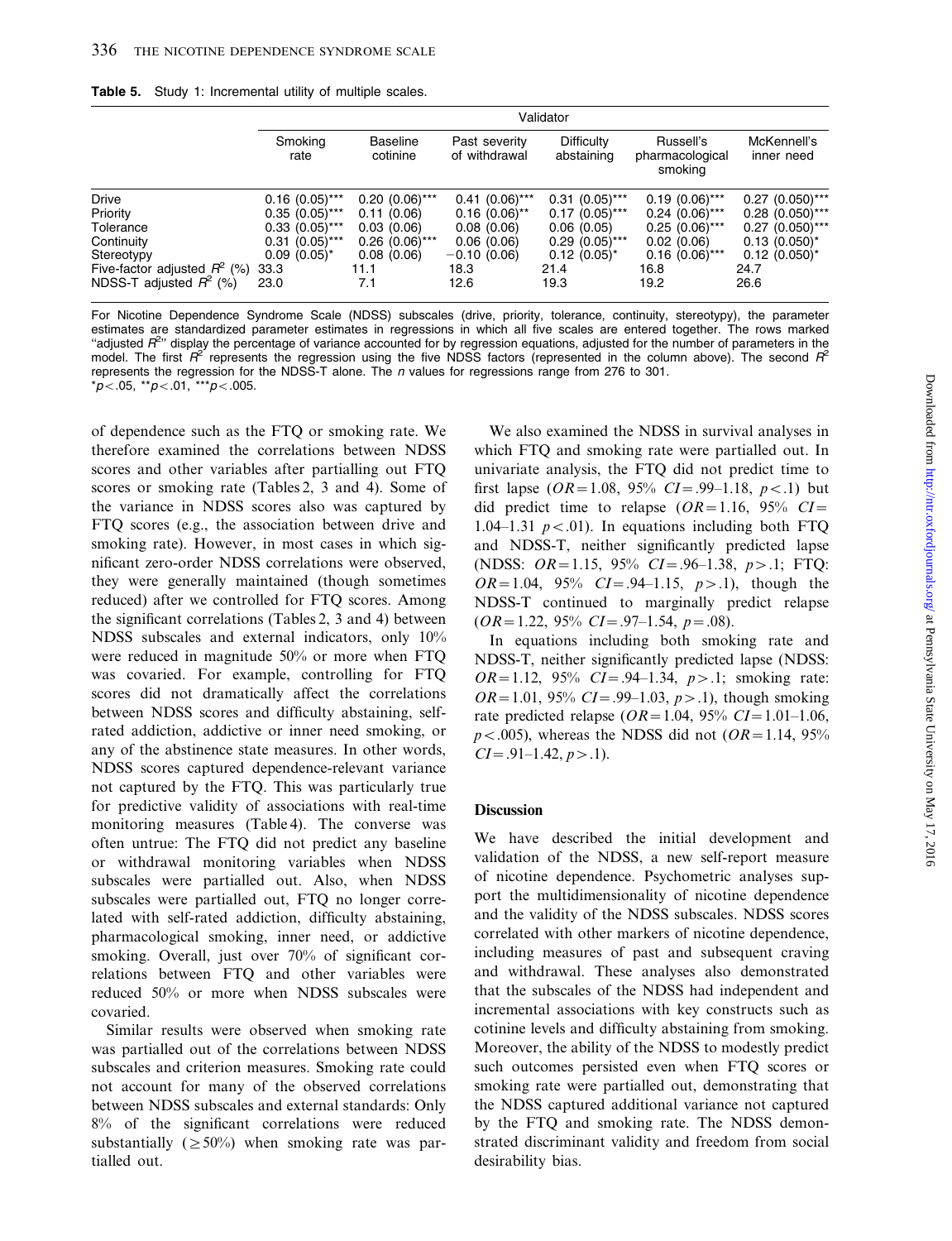The NDSS was conceptually derived from Edwards and Gross's (1976) multidimensional conceptual framework for the dependence syndrome. We performed exploratory rather than confirmatory factor analysis, because our goal was to derive and score a practical measure of nicotine dependence rather than to test the dimensions posited by Edwards against our questionnaire. The factors extracted empirically by exploratory factor analysis reflected only loosely the structure posited by Edwards. The drive factor seemed to capture Edwards's dimensions of the experience of repeated withdrawal symptoms and the need to smoke to relieve these symptoms, as well as felt compulsion to smoke. This factor captured what many researchers view as the subjective essence of dependence – the sense of suffering when abstinent and the felt need for the drug. Accordingly, it was the highest correlate of selfassessed addiction and difficulty abstaining. It also correlated with urge to smoke, both during ad libitum smoking and in abstinence, and with restlessness and difficulty concentrating during abstinence.

The priority factor reflected the behavior-economic dimension of dependence (Vuchinich & Tucker, 1997), that is, addicts' willingness to forego other reinforcers in favor of their target drug (saliency). It was among the strongest correlates of typology-based dependence measures. It also was a good correlate of urge intensity when not smoking (either between cigarettes during ad libitum smoking or in abstinence after quitting), perhaps reflecting the saliency of smoking during deprivation.

The tolerance factor represented a self-reported perspective on the pharmacological tolerance that Edwards and others (Jaffe, 1989) considered as an important component or precursor to dependence. As expected, it correlated with smoking rate. It also correlated with nonpharmacological motives for smoking. However, it was not associated with most markers of dependence such as craving or withdrawal. Because our sample consisted of long-time heavy smokers, the tolerance factor may have been hampered by limited range. It may be more important earlier in the development of smoking.

The continuity and stereotypy factors reflected a consistent pattern of smoking, in which smoking is not much influenced by other stimuli. Together, they seemed to capture Edwards's dimension of reduced flexibility and the narrowing of the drug-taking repertoire. These data suggest that the narrowing of the repertoire may have two components: A narrowing related to the development of a continuous rhythm of smoking (i.e., smoking all the time, or continuity) and a narrowing related to the independence of smoking from internal or external stimuli (i.e., always smoking in the same way whatever else is happening, or stereotypy). Although the two concepts seem similar, they were distinctly defined in the factor analysis. (Indeed, reducing the number of factors did

not result in the merger of these two factors, and the factors were not correlated in oblique rotations.) Their distinction was further reinforced by their differential pattern of correlations with external variables: Continuity correlated with smoking rate and with difficulty abstaining, as might be expected. Stereotypy correlated most strongly with a scale measuring automatic smoking, as might be expected. As with tolerance, the stereotypy factor may suffer from limited range in this heavy smoking sample and could emerge as more important earlier in the natural history of smoking. It also may have been constrained by limited reliability.

The single-factor NDSS-T score provided a useful single summary score for nicotine dependence. It consistently showed the strongest correlations with external validators, probably because of its greater reliability as well as its broader coverage of dependence. The NDSS-T correlated most strongly with the drive subscale  $(r=.68)$ , which reflects withdrawal, craving, and subjective compulsion; the summary score did not reflect the other facets of dependence nearly as well (r averaging .33). However, in analyses predicting some external indices relevant to dependence, the single NDSS-T score accounted for as much variance as the five factors did. Moreover, it prospectively predicted time to first lapse, whereas the individual scores did not. Thus, the NDSS-T performed reasonably well as a single summary index of nicotine dependence, suitable for use when a single index is desired.

Despite the good performance of the NDSS-T as a single dependence index, we believe an argument exists for using the five NDSS subscales to represent a multidimensional concept of dependence. On some measures, use of the subscales increased the percentage of variance that could be accounted for. Further, the subscales correlated differentially with different external correlates, often in ways that were consistent with the constructs (e.g., drive showed an association with difficulty abstaining, continuity showed an association with smoking rate and cotinine levels, and stereotypy showed an association with Russell's automatic smoking). Furthermore, multiple regression analyses showed that the subscales made independent and incremental contributions to prediction of important external variables. For example, drive, priority, and continuity all were independently associated with reports of difficulty abstaining for various periods of time; continuity and drive were independently associated with baseline cotinine levels; and drive and priority were associated with past withdrawal severity. Taken together, these findings suggest that nicotine dependence can be profitably characterized in several dimensions.

Indeed, in the sample studied here, the utility of a multidimensional assessment may have been underestimated. In this sample of mature heavy smokers, in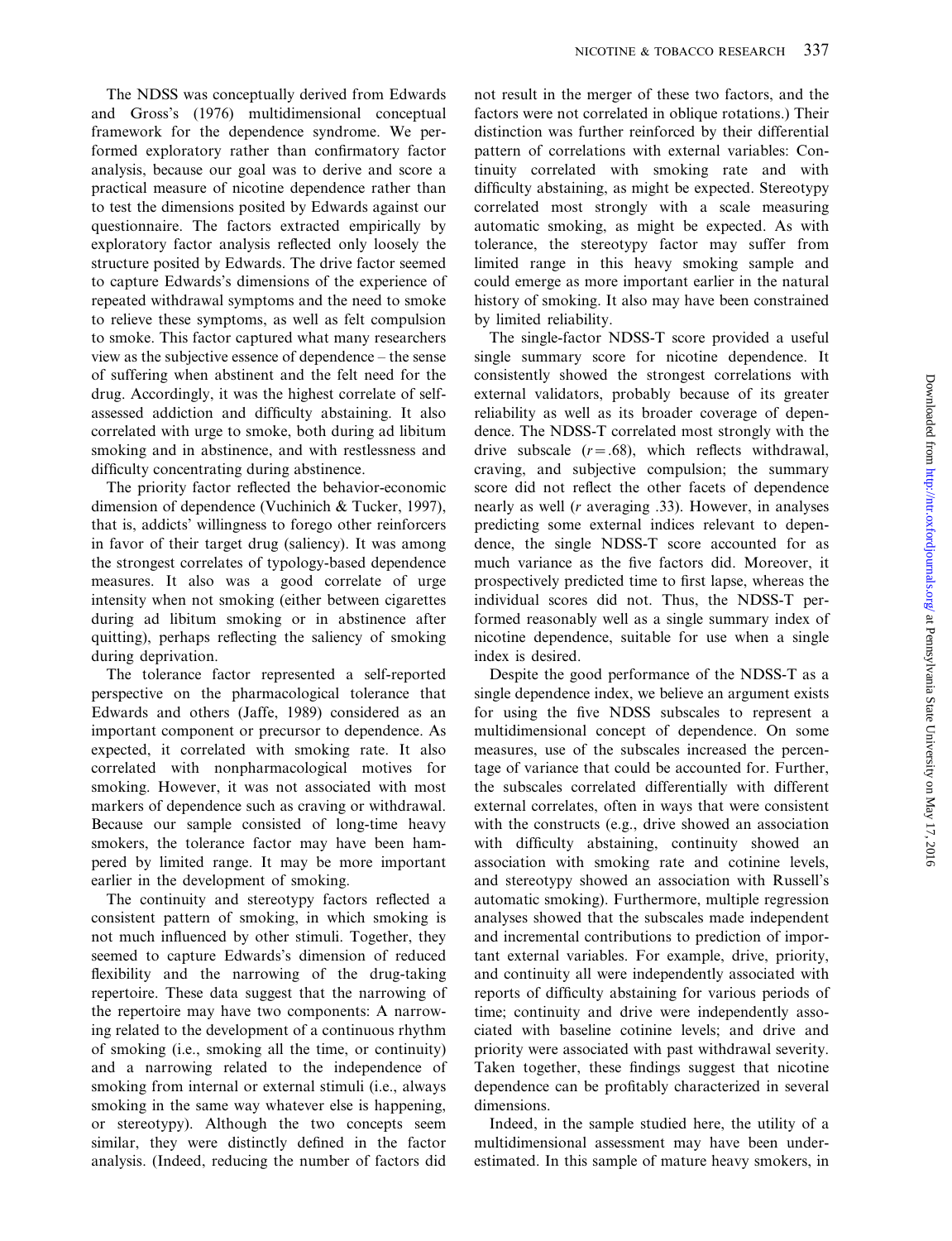whom dependence is highly developed, the different dimensions may converge, and the distinctions among the components of dependence may be blurred. However, we speculate that, when dependence is less advanced, the subscales may be more discriminating. The separate subscales may be particularly important for studying the development of dependence, in that they may help discriminate the onset of different aspects of dependence, and for their unique contributions to the progression toward fully developed nicotine dependence (Shadel et al., 2000). For example, we would expect that tolerance may develop first, followed by drive, with stereotypy and continuity emerging last. Testing such conjectures requires a multidimensional measure of dependence.

Although many of the differential associations observed between NDSS subscales and external validators were conceptually meaningful, some findings were theoretically unexpected and puzzling. For example, how long a smoker had been smoking seemed to have little bearing on most measures of dependence, though the current smoking rate was associated with dependence on almost every measure. This finding suggests a good deal of heterogeneity may exist in terms of how quickly nicotine dependence develops or when it plateaus. Priority, which taps the incentive salience and importance of smoking, was associated with urge to smoke when subjects were not smoking, suggesting that need for reinforcement (and not just need for withdrawal-relief) drives urges and smoking. Some unexpected negative findings were made. For example, even though drive predicted postquit restlessness and attention disturbance, it did not predict postcessation negative affect, despite its association with past withdrawal experience. Perhaps mood is subject to so many other influences that it is hard to isolate withdrawal effects. The implications of these findings are unclear and require further research.

While highlighting correlations between the NDSS and other dependence-relevant measures, we also noted that the magnitude of the correlations was relatively modest. Relatively few correlation coefficients exceeded .30, though a few were as high as .50. This finding was not a limitation unique to the NDSS: The correlation coefficients with FTQ were similarly limited. Several factors may have limited the observed correlations. For example, the treatment-seeking sample was relatively dependent, with limited range limiting the potential observed correlations. The criterion measures themselves had limited reliability. This issue is not unique to the present study: Past studies using nicotine dependence measures to predict outcomes such as craving, withdrawal, and cessation also have demonstrated limited associations. For example, in some studies, DSM diagnoses have sometimes predicted smoking cessation only weakly (Breslau & Johnson, 2000), and Fagerström measures have had modest associations with cotinine levels (e.g.,

Pomerleau et al., 1990), withdrawal (Hughes & Hatsukami, 1986), and outcome (Kozlowski et al., 1994). These modest associations suggest we have not completely captured the essence of nicotine dependence or learned how to measure it completely.

Given that the FTQ is an established standard for assessing nicotine dependence, it seemed important to show that the NDSS was correlated with the FTQ – which it was – but also that it could capture additional variance. The data demonstrated this incremental validity. For example, the relationship of the NDSS to self-reported difficulty abstaining was hardly changed by partialling out FTQ variance (even though the FTQ contains relevant content). The association of the NDSS subscales with typology-based indicators of dependence (the second-order pharmacological smoking and inner need smoking factors) was largely incremental to FTQ variance. In general, partialling out variance related to the FTQ did not dramatically decrease NDSS-criterion correlations. The incremental contribution of NDSS subscales was particularly evident for prospective prediction of urges to smoke and affective symptoms, during ad libitum smoking and during abstinence. Thus, the NDSS added to the FTQ's assessment of dependence. Conversely, though, partialling NDSS subscales accounted for much of the variance initially explained by the FTQ: 10 of 14 significant correlations between the FTQ and other variables were reduced at least 50% when NDSS subscales were partialled out. However, there may still be utility in using the FTQ even when nicotine dependence is being assessed with the NDSS. Because we were aiming for a concept-based instrument that would make an incremental contribution to our battery of assessments, we did not systematically incorporate the FTQ's content into the NDSS. Thus, the NDSS does not include useful constructs such as time to the first cigarette in the morning. Further, the FTQ retained some predictive utility even when NDSS subscales were partialled out.

The NDSS also showed substantial incremental validity in relation to smoking rate. Although NDSS subscales correlated with smoking rate, smoking rate did not account for much of the correlation between NDSS and criterion variables: Most correlations between NDSS subscales and other variables were maintained when smoking rate was partialled out.

Study 1 had several limitations. The sample was composed of relatively heavy smokers seeking intensive treatment, which likely limited the range of observed nicotine dependence, perhaps restricting the sensitivity of the psychometric analysis. We computed many correlation coefficients, with concomitant potential for type I error. However, our intention was not to pick out particular correlation coefficients to designate as significant – in either sense of the term – but to display an overall pattern of associations that would place the NDSS within a broad net of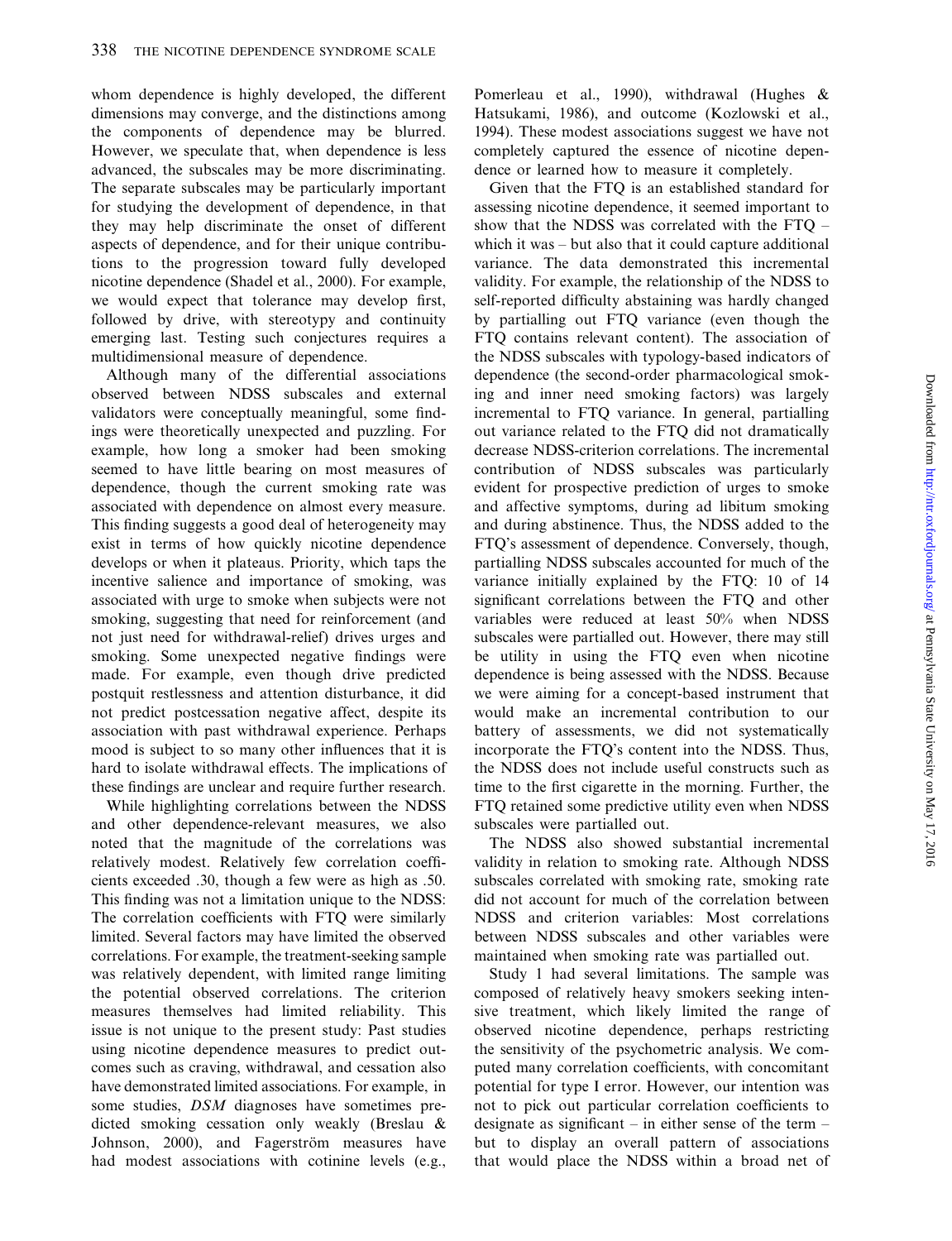other constructs. In any case, particular associations reported here should be considered tentative pending replication in more focused tests. An important limitation is that we did not assess DSM-IV dependence and thus cannot address the relationship between the NDSS and this important diagnostic criterion.

In sum, the overall performance of the NDSS was promising in this initial study. However, the stereotypy and continuity factors appeared less robust than the other factors, suggesting the need for an expansion of the subscales to strengthen those factors. We also wanted to replicate the factor structure in a different sample, perhaps one with a broader range of smoking rates. These objectives were pursued in study 2.

## STUDY 2

Although the NDSS showed promising psychometric properties in study 1, it also demonstrated some areas of psychometric weakness. Most prominently, two subscales – stereotypy and continuity – were defined by only two items, and stereotypy demonstrated poor reliability. Accordingly, new items were written based on the underlying concepts of the subscales, to try to capture the extent to which smoking becomes more stereotyped (always smoking in the same way whatever else is happening) and continuous (smoking all the time). The seven new items are included in Table 6.

Study 2 had four main purposes: (a) To expand and improve the stereotypy and continuity factors, (b) to replicate the five factors in study 1, using a different sample, (c) to replicate the concurrent validity of the subscales, using a subset of validators like those in study 1, and (d) to illustrate the use of a multiscale measure to contrast group profiles of dependence, using differences between Whites and African Americans as an illustrative contrast.

#### Method

#### **Participants**

Participants were 802 smokers who volunteered to take part in a laboratory experiment testing acute effects of smoking cessation medications. Participants were recruited at one of four cities via advertisements for a smoking cessation study. To qualify, participants had to smoke 11–40 cigarettes per day. They were recruited to satisfy quotas for smokers of 11–24  $(n=440)$  and 25–40  $(n=362)$  cigarettes per day (based on the indications for 2-mg and 4-mg nicotine gum and for 21-mg nicotine patches, which were tested in the laboratory study). On average, participants smoked 24.0 cigarettes per day  $(SD=8.3)$  and had been smoking for 23.9 years  $(SD=10.7)$ . On average, they smoked their first cigarette 25.1 min after awakening  $(SD=43.0)$  and scored 7.3  $(SD=2.1)$  on

the FTO. Baseline CO averaged 26 ppm  $(SD=11.5)$ . Some 57% of the participants were women, 66% were White, 31% were Black, and 3% were Asian or "other." Participants averaged 39.2 years of age  $(SD=10.6)$ .

#### Procedure

Participants were enrolled in a study to examine the effects of several nicotine replacement products on relief of acute, cue-provoked craving assessed in a laboratory session. The findings from that study are reported elsewhere (Shiffman et al., 1998, 2003). Because the data reported here (the 30-item NDSS and several dependence-relevant measures) were collected at baseline, prior to randomization and treatment, the treatment conditions are not relevant. The dependence-relevant measures included FTQ score and several assessments identical to those in study 1: A measure of self-rated addiction, items assessing difficulty abstaining for various periods, and items assessing severity of withdrawal in a past quit attempt.

As in study 1, we factor analyzed the NDSS data using orthogonal factor rotation and related the resulting factor scores to dependence-relevant variables. We also performed analyses to develop scoring algorithms for estimating the orthogonal (uncorrelated) scale scores from the items; these algorithms are described in the appendix.

To illustrate the use of a multidimensional assessment, we analyzed ethnic differences in NDSS, contrasting White ( $n=537$ ) and African American ( $n=255$ ) smokers (26 participants with ''other'' ethnicity were excluded from these analyses). The analyses (ANOVA for univariate effects, MANOVA for simultaneous analysis of multiple NDSS subscales) controlled for research site, because sites differed in ethnic distribution.

#### **Results**

#### Factor analysis of revised NDSS

Using principal components analysis with varimax (orthogonal) rotation, we extracted a five-factor solution that accounted for 57.2% of the total item variance. We applied the same factor purification approach as in study 1. The item loadings for the retained items are shown in Table 6, along with reliability coefficients  $(\alpha)$ . As can be seen, the revision increased the reliability of the stereotypy subscale (.70 vs. .49 in study 1). We used factor scores (standard variates with  $M=0$  and  $SD=1$ ) for subsequent analyses.

The five factors extracted corresponded closely to the factors extracted in study 1. In particular, the composition of drive, priority, and tolerance subscales was similar to the composition of those subscales in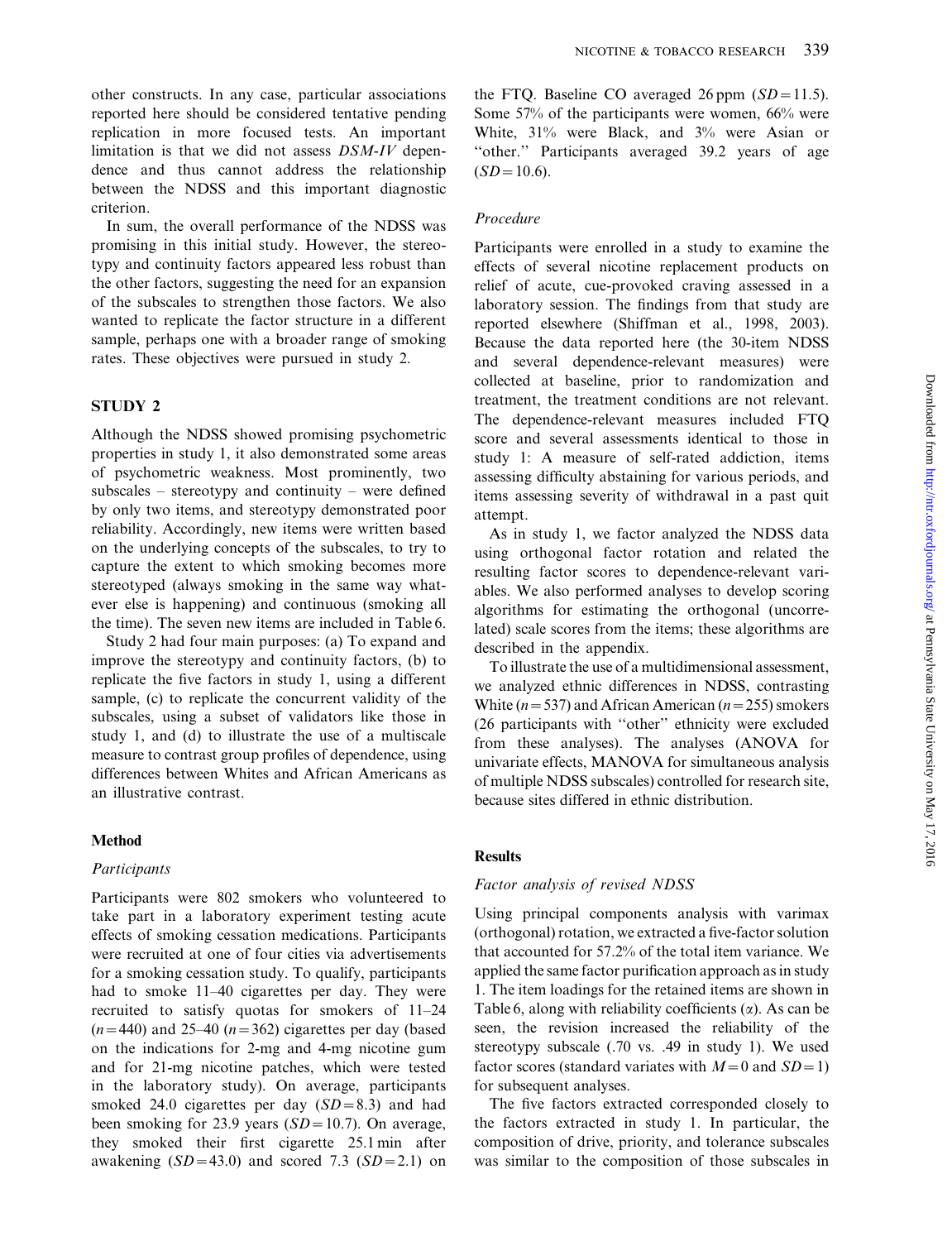#### Table 6. Study 2: Nicotine Dependence Syndrome Scale factor structure.

|                                                                                                                                                                                                                                                                                                   |                                        |                      |              | Factor    |            |            |                      |
|---------------------------------------------------------------------------------------------------------------------------------------------------------------------------------------------------------------------------------------------------------------------------------------------------|----------------------------------------|----------------------|--------------|-----------|------------|------------|----------------------|
| Questionnaire item                                                                                                                                                                                                                                                                                | Mean (SD)                              | Drive                | Priority     | Tolerance | Continuity | Stereotypy | NDSS-T               |
| 1. After not smoking for a while, I need to smoke to relieve feelings of restlessness and irritability.<br>2. Whenever I go without a smoke for a few hours, I experience craving.<br>3. After not smoking for a while, I need to smoke in order to keep myself from experiencing any discomfort. | 3.40(1.11)<br>3.66(1.08)<br>3.05(1.22) | 0.75<br>0.72<br>0.68 |              |           |            | 0.27       | 0.67<br>0.68<br>0.66 |
| 4. When I'm really craving a cigarette, it feels like I'm in the grip of some unknown force that I cannot control.<br>5. I feel a sense of control over my smoking. I can "take it or leave it" at any time.                                                                                      | 3.03(1.26)<br>1.43(0.79)               | 0.65<br>0.52         |              |           | 0.36       | $-0.26$    | 0.58                 |
| 6. I tend to avoid restaurants that don't allow smoking, even if I would otherwise enjoy the food.<br>7. Sometimes, I decline offers to visit with my non-smoking friends because I know I'll feel uncomfortable<br>if I smoke.                                                                   | 1.98 (1.29)<br>1.67(1.04)              |                      | 0.82<br>0.81 |           |            |            | 0.47<br>0.39         |
| 8. Even if traveling a long distance, I'd rather not travel by airplane because I wouldn't be allowed to smoke.<br>9. Since the time when I became a regular smoker, the amount I smoke has either stayed the same or<br>has decreased somewhat.                                                  | 2.16(1.33)<br>2.11(1.22)               |                      | 0.63         | 0.77      |            | 0.31       | 0.56                 |
| 10. Compared to when I first started smoking, I need to smoke a lot more now in order to get what<br>I really want out of it.                                                                                                                                                                     | 3.07(1.33)                             | 0.29                 |              | 0.70      |            |            | 0.56                 |
| 11. Compared to when I first started smoking, I can smoke much, much more now before I start to feel<br>nauseated or ill.                                                                                                                                                                         | 3.38(1.37)                             | 0.31                 |              | 0.57      |            |            | 0.44                 |
| 12. It's hard to estimate how many cigarettes I smoke per day because the number often changes.                                                                                                                                                                                                   | 2.47(1.27)                             |                      |              |           | 0.72       |            | 0.27                 |
| 13. My smoking pattern is very irregular throughout the day. It is not unusual for me to smoke many<br>cigarettes in an hour, then not have another one until hours later.                                                                                                                        | 2.44(1.24)                             |                      |              |           | 0.68       |            | 0.53                 |
| 14. The number of cigarettes I smoke per day is often influenced by other factors – how I'm feeling, what<br>I'm doing, etc.                                                                                                                                                                      | 3.30(1.15)                             | $-0.36$              |              |           | 0.60       |            | 0.64                 |
| 15. I smoke at different rates in different situations.                                                                                                                                                                                                                                           | 3.41(1.09)                             | $-0.33$              |              |           | 0.59       |            | 0.49                 |
| 16. My smoking is not much affected by other things. I smoke about the same amount whether I'm relaxed<br>or working, happy or sad, alone or with others, etc.                                                                                                                                    | 2.49(1.19)                             |                      |              |           |            | 0.74       |                      |
| 17. My cigarette smoking is fairly regular throughout the day.                                                                                                                                                                                                                                    | 3.12(1.13)                             | 0.31                 |              |           |            | 0.66       |                      |
| 18. I smoke consistently and regularly throughout the day.                                                                                                                                                                                                                                        | 3.07(1.32)                             | 0.28                 |              |           |            | 0.65       |                      |
| 19. I smoke about the same amount on weekends as on weekdays.                                                                                                                                                                                                                                     | 2.98(1.31)                             |                      |              |           |            | 0.63       |                      |
| 20. I smoke just about the same number of cigarettes from day to day. <sup>a</sup>                                                                                                                                                                                                                | 3.23(1.13)                             |                      |              |           |            |            | 0.36                 |
| 21. Not even a torrential rainstorm could stop me $-$ if I were out of cigarettes, I would be immediately<br>on my way to the store to get some more. <sup>a</sup>                                                                                                                                | 3.14(1.33)                             |                      |              |           |            |            | 0.70                 |
| 22. Sometimes, without realizing it, I go for several hours or more without smoking. <sup>a</sup>                                                                                                                                                                                                 | 2.30(1.17)                             |                      |              |           |            |            | 0.38                 |
| 23. Where regulations require that I go outdoors to smoke, it's worth it to be able to smoke a cigarette,<br>even in cold or rainy weather. <sup>a</sup>                                                                                                                                          | 3.66(1.09)                             |                      |              |           |            |            | 0.66                 |
| 24. I rarely go for very long without smoking. <sup>a</sup>                                                                                                                                                                                                                                       | 3.36(1.15)                             |                      |              |           |            |            | 0.72                 |
| 25. If I wake up during the night, I feel I need a cigarette. <sup>a</sup>                                                                                                                                                                                                                        | 2.49(1.36)                             |                      |              |           |            |            | 0.60                 |
| 26. I can function much better in the morning after I've had a cigarette. <sup>8</sup>                                                                                                                                                                                                            | 3.22(1.30)                             |                      |              |           |            |            | 0.71                 |
| 27. Sometimes even when I'm telling myself I'm not going to have a cigarette, I find myself smoking anyway. <sup>a</sup>                                                                                                                                                                          | 3.42(1.13)                             |                      |              |           |            |            | 0.53                 |
| 28. Whenever I quit or cut down on smoking, it is an unpleasant experience. <sup>a,b</sup>                                                                                                                                                                                                        | 3.03(0.96)                             |                      |              |           |            |            |                      |
| 29. The last time I quit (for 24 hours or more), when I went back to smoking it took a LONG time for me<br>to build up to my old level of smoking. <sup>a,b</sup>                                                                                                                                 | 1.59(0.89)                             |                      |              |           |            |            |                      |
| 30. If you couldn't get a hold of any cigarettes for a whole day, how much would you be willing to pay<br>by the next morning for just one cigarette? <sup>a,b</sup>                                                                                                                              | 577 (7084)                             |                      |              |           |            |            |                      |
| Coefficient $\alpha$                                                                                                                                                                                                                                                                              |                                        | 0.76                 | 0.69         | 0.55      | 0.63       | 0.70       | 0.84                 |

Factor loadings above 0.5 are shown in bold. Factor loadings of 0.25 or less are not shown. Items 5, 9, 12-15, and 22 were reverse-scored prior to factor analysis; mean scores are means for unreversed scores. For items 28 and 29, there were four response options (rather than five), ranging from "not at all" to "extremely." Subjects could endorse an option "does not apply" for these items; 8.9% endorsed this option for item 28 and 11.7% for item 29. For item 30, subjects wrote down in dollars <sup>a</sup> figure indicating how much they would be willing to pay for one cigarette after <sup>a</sup> day without cigarettes.

<sup>a</sup>The item was not included in the final five-factor solution.

<sup>b</sup>The item was not included in the one-factor solution.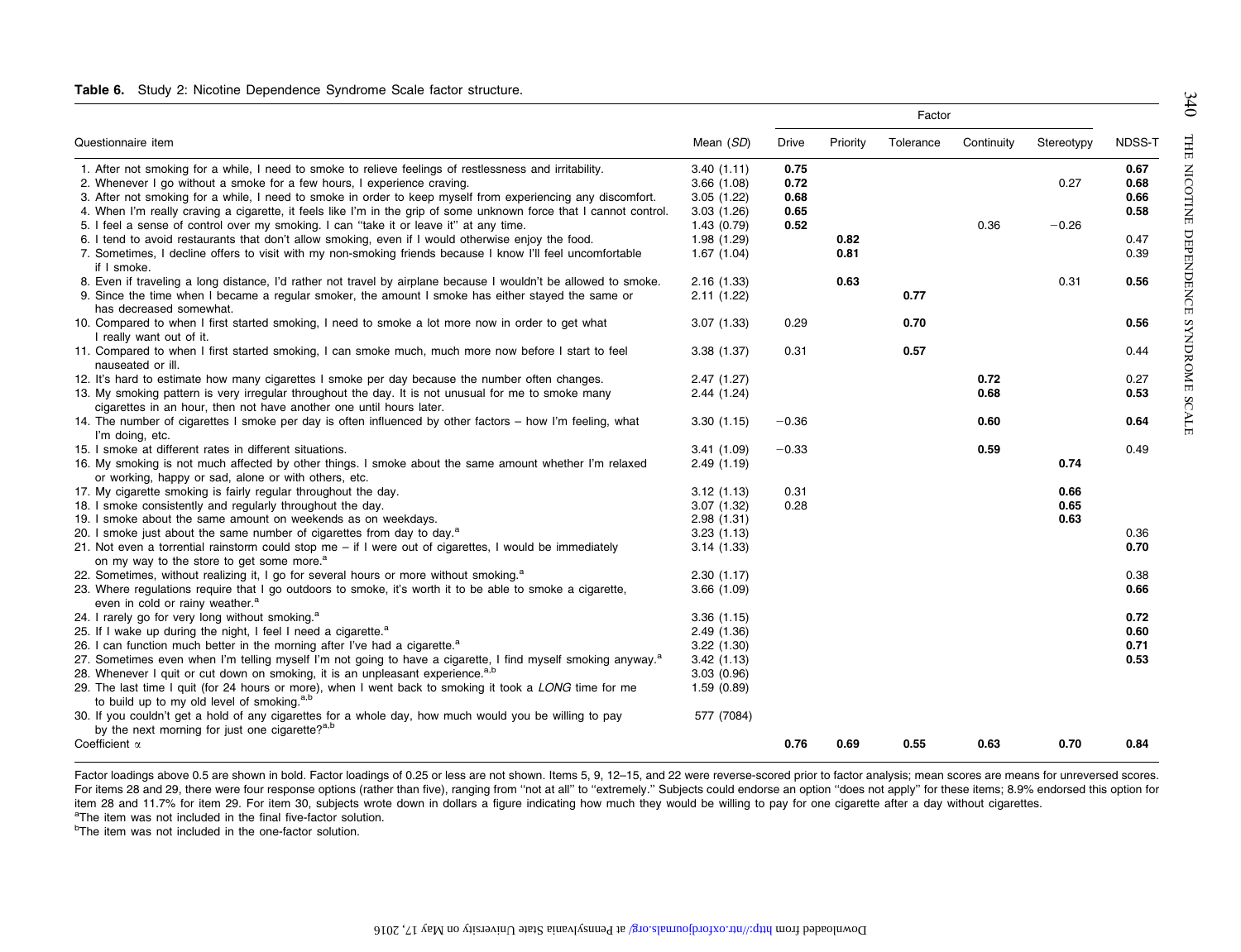study 1. The new items generally loaded on the stereotypy and continuity factors, as intended. As in study 1, we retained the first principal component as a summary score, the NDSS-T.

## Concurrent validity

Table 7 shows the associations of the NDSS-T and the five factor scores with dependence-relevant variables. The NDSS-T score showed several associations with dependence-relevant measures. All subscales correlated with difficulty abstaining, and all except continuity correlated with smoking rate. As in study 1, drive was the major correlate of self-rated addiction. In general, the correlations were similar to those seen in study 1. As in study 1, most NDSS correlations persisted, with reduced magnitude, when FTQ variance was partialled out; correlations between FTQ and criterion variables were in the same range as those with the NDSS.

## Incremental utility of multiple scales

 $*p$ <.05,  $*p$ <.01,  $**p$ <.005.

Table 8 shows the results of regression analyses in which we predicted select external validators from all five subscales entered simultaneously as independent variables. For smoking rate and difficulty abstaining, all five subscales showed independent predictive utility. For past severity of withdrawal, all subscales

FTQ Smoking

rate (CPD)

except continuity showed independent utility. The subscales collectively accounted for 15%–29% of the variance in these measures. The single NDSS-T score accounted for as much variance in smoking rate and difficulty abstaining as did the five subscale scores; however, the subscales accounted for more variance in past withdrawal severity.

# NDSS profiles of White and African American smokers

We examined differences in dependence measures between White and African American smokers (Table 9). The two groups did not differ in smoking rate. Univariate analyses showed no significant differences in NDSS-T  $(p > .2)$  but did show significant differences in FTQ, with African American smokers scoring slightly higher than White smokers,  $F(1,$  $756$ )=4.7,  $p < .03$ . A multivariate repeated-measures MANOVA on the five NDSS subscales (Figure 1) revealed a highly significant scale  $\times$  group interaction,  $F(4, 768) = 10.9$ ,  $p < .0001$ , indicating that ethnic group differences differed significantly by subscale. African American smokers scored significantly lower on drive and continuity but significantly higher on stereotypy. (Controlling for FTQ did not substantially alter the results.) This finding illustrates subscale differences – in different directions – even in the presence of no differences in the NDSS-T summary score.

> Past severity of withdrawal

Self-rated addiction

Table 7. Study 2: Nicotine dependence indicators.

| Drive       | $0.26***$ | $0.16***$                                                                      |            | $0.42***$ | $0.49***$                                                                                                                                                                                                                                                            | $0.36***$ |
|-------------|-----------|--------------------------------------------------------------------------------|------------|-----------|----------------------------------------------------------------------------------------------------------------------------------------------------------------------------------------------------------------------------------------------------------------------|-----------|
| <b>FTQ</b>  |           | 0.04                                                                           |            | $0.34***$ | $0.45***$                                                                                                                                                                                                                                                            | $0.32***$ |
| <b>CPD</b>  |           |                                                                                |            | $0.40***$ | $0.48***$                                                                                                                                                                                                                                                            | $0.34***$ |
| Priority    | $0.30***$ | $0.17***$                                                                      |            | $0.16***$ | $0.18***$                                                                                                                                                                                                                                                            |           |
| FTQ.        |           | 0.04                                                                           |            | 0.02      | $0.09**$                                                                                                                                                                                                                                                             |           |
| <b>CPD</b>  |           |                                                                                |            | $0.13***$ | $0.15***$                                                                                                                                                                                                                                                            |           |
| Tolerance   | $0.23***$ | $0.24***$                                                                      | $-0.12***$ | $0.16***$ |                                                                                                                                                                                                                                                                      |           |
| FTQ.        |           | $0.14***$                                                                      | $-0.16***$ | 0.05      |                                                                                                                                                                                                                                                                      |           |
| <b>CPD</b>  |           |                                                                                | $-0.19***$ | $0.10**$  |                                                                                                                                                                                                                                                                      |           |
| Continuity  |           |                                                                                |            |           |                                                                                                                                                                                                                                                                      |           |
| FTQ.        |           |                                                                                |            |           |                                                                                                                                                                                                                                                                      |           |
| <b>CPD</b>  |           |                                                                                |            |           |                                                                                                                                                                                                                                                                      |           |
| Stereotypy  | $0.32***$ | $0.20***$                                                                      | $0.15***$  | $0.16***$ |                                                                                                                                                                                                                                                                      |           |
| <b>FTQ</b>  |           | 0.05                                                                           | $0.13***$  | 0.01      |                                                                                                                                                                                                                                                                      |           |
| <b>CPD</b>  |           |                                                                                | $0.12***$  | $0.11***$ |                                                                                                                                                                                                                                                                      |           |
| FTQ.        |           | $0.50***$                                                                      |            | $0.51***$ | $0.34***$                                                                                                                                                                                                                                                            | $0.22***$ |
| <b>NDSS</b> |           | $0.37***$                                                                      |            | $0.36***$ | $0.15***$                                                                                                                                                                                                                                                            | $0.10***$ |
| <b>CPD</b>  |           |                                                                                |            | $0.46***$ | $0.27***$                                                                                                                                                                                                                                                            | $0.18***$ |
|             |           |                                                                                |            |           | CPD, cigarettes per day; FTQ, Fagerström Tolerance Questionnaire; NDSS, Nicotine Dependence Syndrome Scale. Dashes indicate<br>correlations that were not computed. The boldfaced coefficients represent zero-order correlations. The nonbold coefficients for NDSS- |           |
|             |           |                                                                                |            |           | related variables represent partial correlation coefficients after controlling for FTQ (upper line) and after controlling for smoking rate                                                                                                                           |           |
|             |           |                                                                                |            |           | (lower line). The nonbold coefficients for FTQ represent partial correlation coefficients after controlling for drive, priority, tolerance,                                                                                                                          |           |
|             |           |                                                                                |            |           | continuity, and stereotypy (upper line) and after controlling for smoking rate (lower line). Higher values on each NDSS subscale score                                                                                                                               |           |
|             |           |                                                                                |            |           | represent higher scores on those dimensions. The n values for correlations range from 770 to 802. Zero-order correlations $<$ 15 (and                                                                                                                                |           |
|             |           | associated partial correlations) only shown if partial correlations $> 0.15$ . |            |           |                                                                                                                                                                                                                                                                      |           |
|             |           |                                                                                |            |           |                                                                                                                                                                                                                                                                      |           |

Years of smoking

NDSS-T 0.59\*\*\* 0.37\*\*\* 0.52\*\*\* 0.50\*\*\* 0.31\*\*\* FTQ – 0.12\*\*\* 0.33\*\*\* 0.41\*\*\* 0.23\*\*\* CPD – – 0.47\*\*\* 0.48\*\*\* 0.28\*\*\*

External variable

**Difficulty** abstaining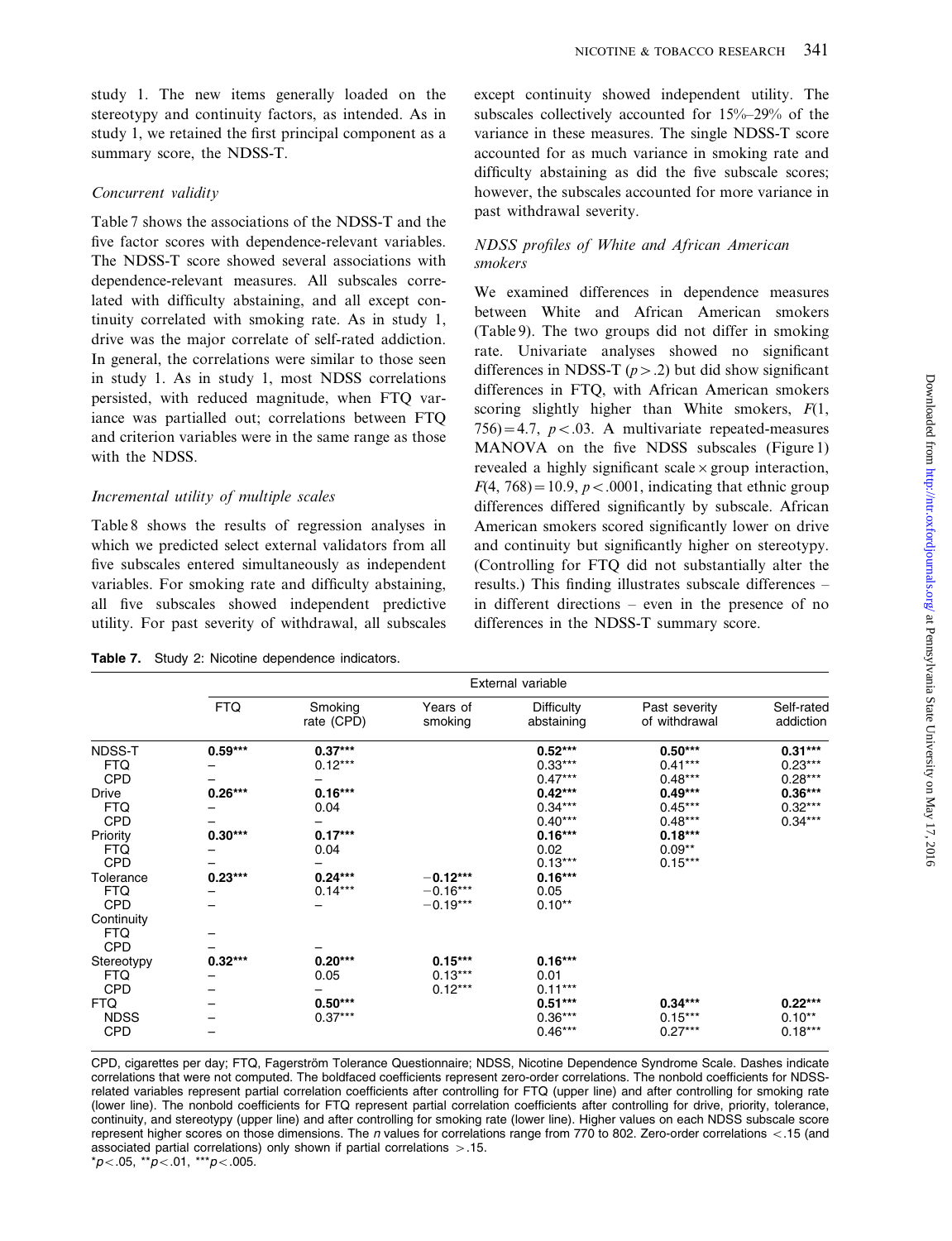| <b>Table 8.</b> Study 2: Incremental utility of multiple scales. |  |
|------------------------------------------------------------------|--|
|------------------------------------------------------------------|--|

|                                | Validator           |                       |                             |  |  |
|--------------------------------|---------------------|-----------------------|-----------------------------|--|--|
|                                | Smoking rate        | Difficulty abstaining | Past severity of withdrawal |  |  |
| Drive                          | $0.16$ $(0.03)$ *** | $0.42$ (0.03)***      | $0.49(0.03)$ ***            |  |  |
| Priority                       | $0.18(0.03)***$     | $0.17(0.03)***$       | $0.19(0.03)***$             |  |  |
| Tolerance                      | $0.24$ $(0.03)***$  | $0.17(0.03)***$       | $0.10(0.03)$ ***            |  |  |
| Continuity                     | $0.07$ $(0.03)^*$   | $0.13(0.03)$ ***      | $-0.06(0.03)$               |  |  |
| Stereotypy                     | $0.20(0.03)***$     | $0.16(0.03)$ ***      | $0.10(0.03)$ ***            |  |  |
| Five-factor adjusted $R^2$ (%) | 15.3                | 26.7                  | 29.2                        |  |  |
| NDSS-T adjusted $R^2$ (%)      | 14.0                | 27.4                  | 25.1                        |  |  |

For NDSS (NDSS, Nicotine Dependence Syndrome Scale) subscales (Drive, Priority, Tolerance, Continuity, Stereotypy), the parameter estimates are standardized parameter estimates in regressions in which all five scales are entered together. The rows marked "adjusted R<sup>2</sup>" display the percentage of variance accounted for by regression equations, adjusted for the number of<br>parameters in the model. The first R<sup>2</sup> represents the regression using the five NDSS factors (rep second  $R^2$  represents the regression for the NDSS-T alone. The n values for the regressions range from 788 to 794.  $*p$  < .05,  $*p$  < .01,  $**p$  < .005.

#### Table 9. NDSS and FTQ scores by race.

|                    | Whites $(n=534)$ |      | African-Americans $(n=238)$ |      |
|--------------------|------------------|------|-----------------------------|------|
| Dependence measure | Mean             | SD   | Mean                        | SD   |
| NDSS-T             | $-0.04$          | 0.93 | 0.11                        | 1.14 |
| Drive*             | 0.18             | 0.90 | $-0.41$                     | 1.09 |
| Priority           | $-0.11$          | 0.96 | 0.28                        | 1.04 |
| Tolerance          | $-0.04$          | 1.03 | 0.06                        | 0.94 |
| Continuity*        | 0.17             | 0.95 | $-0.35$                     | 1.03 |
| Stereotypy*        | $-0.16$          | 0.95 | 0.36                        | 1.02 |
| FTQ*               | 7.04             | 1.91 | 7.96                        | 2.20 |

FTQ, Fagerström Tolerance Questionnaire; NDSS, Nicotine Dependence Syndrome Scale.  $*p$  < .05.



Figure 1. Mean ( $\pm$  SE) NDSS-T and subscale scores for White (n=534) and African American (n=238) smokers.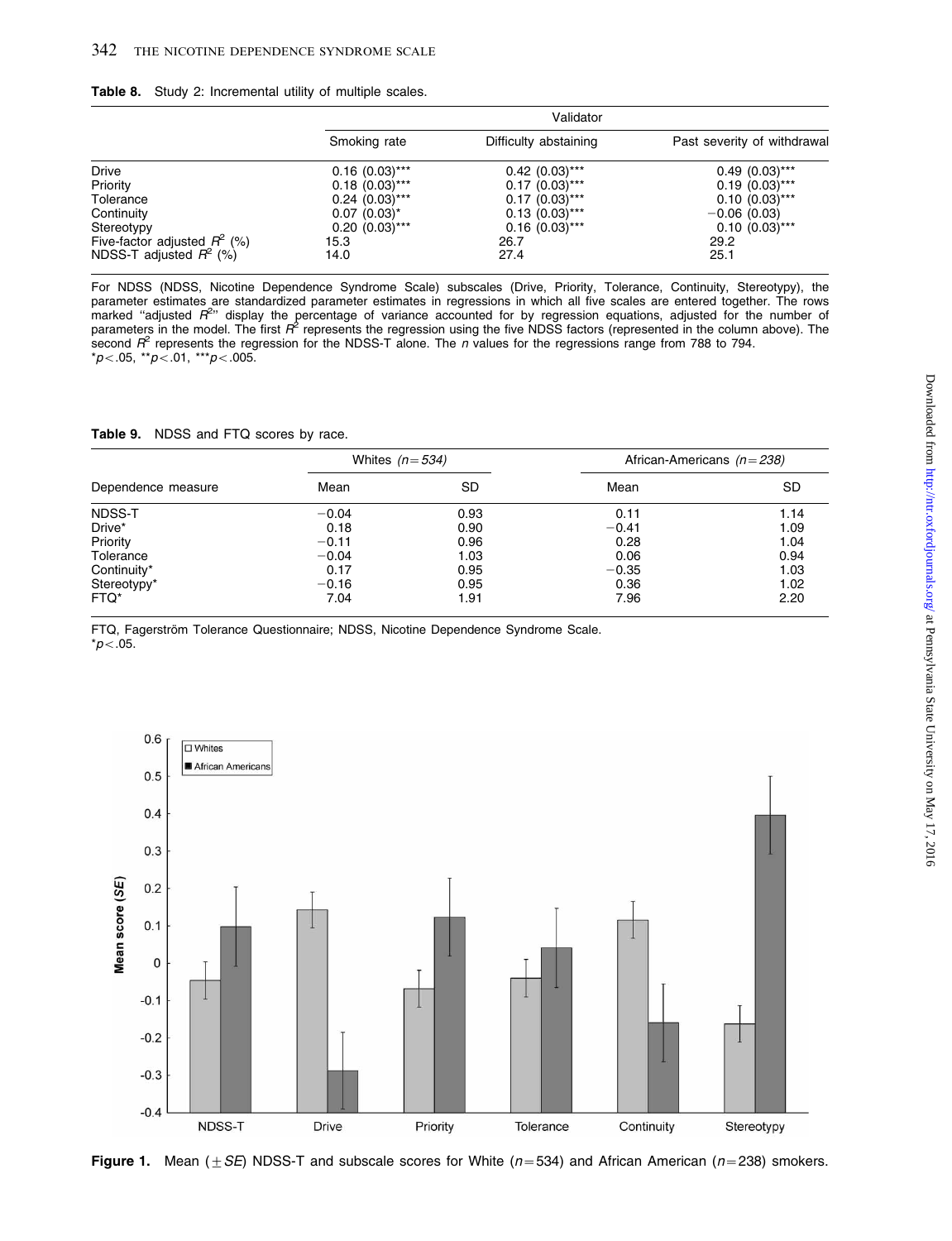### **Discussion**

Study 2 confirmed the five-factor structure extracted in study 1. By adding the new items, we were able to increase the number of items loading onto continuity and stereotypy, thereby increasing the reliability of stereotypy. The reconfigured continuity and stereotypy factors again contain apparently overlapping content regarding the changeability of smoking rate, which might argue for merger of these factors. However, the factor analysis itself again did not support this approach: Extracting four, rather than five, factors did not cause continuity and stereotypy to merge (and oblique rotations again did not yield high correlation between these factors). Also, the two factors differed in their correlations with external measures: Stereotypy correlated with FTQ score and with smoking rate; continuity did not. Further, the two subscales showed significant and opposite differences between White and African American smokers. Although the conceptual distinction between the factors is not entirely clear, we retained both factors pending further exploration of their conceptual differences.

As in study 1, NDSS scores showed significant but modest associations with dependence-relevant variables, even after we controlled for the FTQ; these associations were consistent with those observed in study 1, suggesting that the results are reliable. Further, the different NDSS factors again showed different patterns of correlations with external variables. In particular, smokers who had longer smoking history reported higher scores on stereotypy, which may indicate increased automatization over time (Tiffany, 1990). Longer-term smokers did not, however, report higher scores on drive, which may suggest that withdrawal-related phenomena do not greatly increase over time in mature adult smokers, at least within the range of smoking history observed here. Smoking experience may be more closely associated with increases in drive much earlier in the smoking career. As in study 1, the sample consisted of relatively heavy longtime smokers, which may not lend itself to sensitive evaluation of these hypotheses. Data on a representative population, or on a sample that included adolescent and young adult smokers, would be useful to confirm the factor structure and correlates of the NDSS. The drive, continuity, and tolerance factors showed lower reliability in study 2 than in study 1, but the differences may be related to random sampling variation or differences in the samples.

Like the sample in study 1, this was a treatmentseeking sample and, despite a deliberately broad range of smoking rate, tended toward heavier and more dependent smokers. Analyses in such samples likely restricted the range of both the NDSS and other variables, likely limiting the range of correlations that could be observed. This situation could partially

account for why we saw relatively modest correlations between measures of dependence – either FTQ or NDSS – and other measures thought to be relevant to dependence. Validation of the NDSS in unrestricted and representative samples would be worthwhile.

The analysis of differences in dependence between Whites and African Americans illustrates the potential utility of the NDSS's multidimensional assessment. Although no differences were observed between White and Black smokers on the overall NDSS-T, analysis by subscales revealed sharp differences in the profile of dependence by subscale. African American smokers scored notably higher on stereotypy but scored significantly lower on drive and continuity. That is, African American smokers experienced less craving and withdrawal and were less continuous in their smoking, but their smoking patterns were reported to be much more rigid and inflexible, changing little with environmental circumstances (cf. Edwards's narrowing of the behavioral repertoire). This finding suggests that smoking in African Americans may be more ritualistic or driven by behavioral factors. Further study is needed to understand the meaning and implications of these differences, but the findings illustrate how using a multidimensional assessment tool allows us to go beyond broad ethnic differences in overall level of dependence to describe different profiles of dependence.

Taken as a whole, the data confirmed the findings of study 1: NDSS scores contained dependencerelevant information not represented in current dependence measures, and the subscales tapped different components of dependence, differentially tapping group differences.

# STUDY 3

The previous two studies addressed the internal consistency, reliability, and validity of the NDSS but did not establish its test–retest reliability. To obtain test–retest correlation measures, we examined a third dataset in which smokers completed the 30-item NDSS on two occasions, to examine whether NDSS scores remained stable over repeated measurements.

#### Method

#### **Participants**

Participants were 91 chronic, heavy cigarette smokers who completed a study on the effect of bupropion on craving and withdrawal (Shiffman et al., 2000). Participants were selected to be highly dependent. To qualify, participants had to be aged 20–55 years; have smoked an average of more than 25 cigarettes per day for the past 5 years; have baseline serum cotinine concentrations greater than 200 ng/ml, expired-air CO levels greater than 10 ppm, and FTQ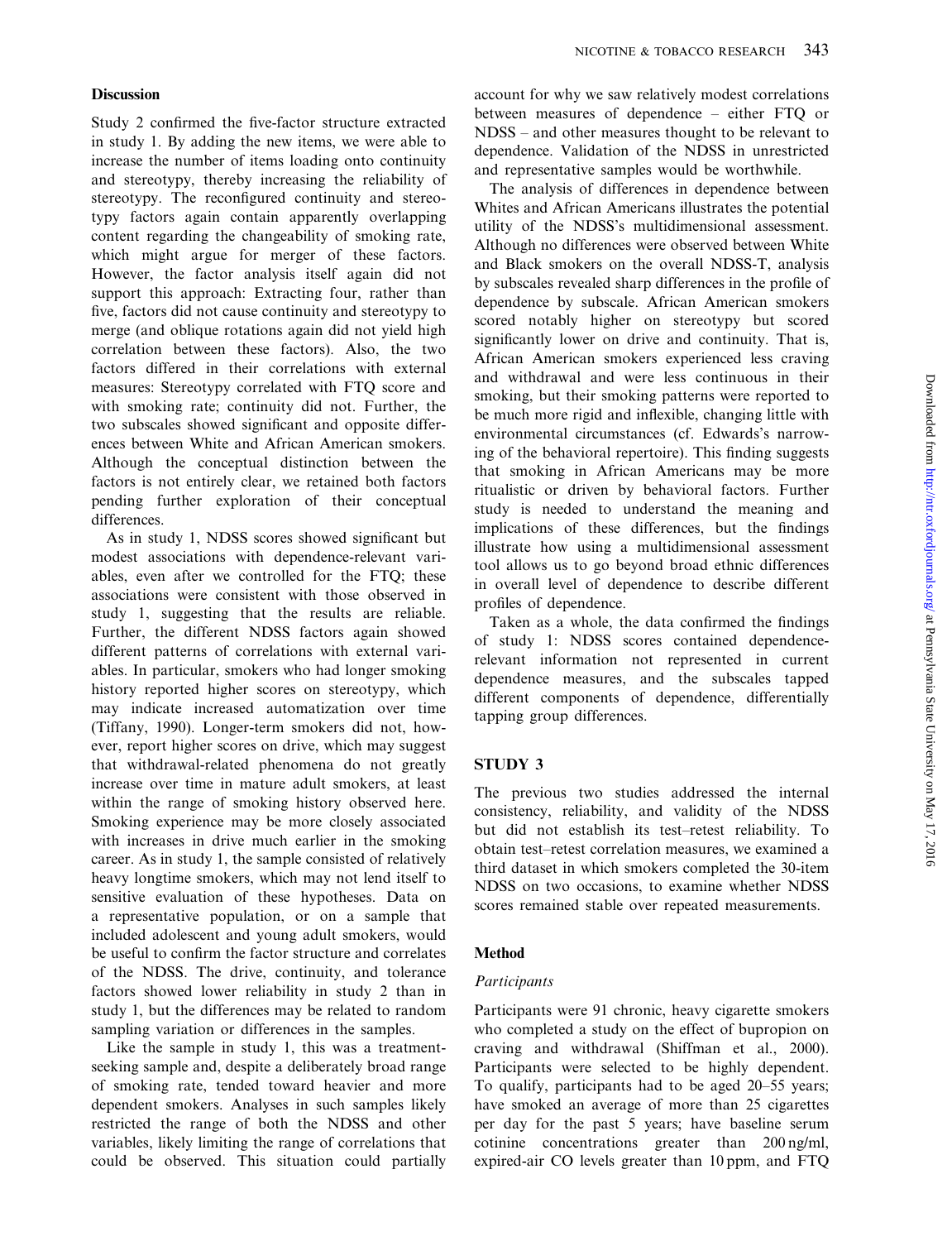scores greater than 7; and report having had difficulty abstaining from smoking in the past  $(>2$  on a relevant question). They also had to pass an extensive medical screening. The sample and study are described in detail in Shiffman et al. (2000).

Most of the participants were male (59%) and White (81%). Average age was 34.5 years ( $SD=9.02$ ), and they had been smoking for an average of 19.2 years  $(SD=8.67)$ . At enrollment, these participants reported smoking an average of 35.5 cigarettes per day  $(SD=9.32)$  and scored an average of 9.3  $(SD=1.17)$ on the FTQ.

### Procedure

Data were collected in a study examining the effects of bupropion on nicotine withdrawal symptoms (Shiffman et al., 2000). Participants were randomized to receive 0, 150, or 300 mg/day of bupropion during a 14-day loading period that allowed for ad libitum smoking, followed by 3 days of abstinence. The 30 item NDSS was administered at entry into the trial and again on day 14, the day prior to testing under conditions of abstinence. Bupropion treatment had no effect on the NDSS. We applied the scoring algorithms reported in the appendix to score the NDSS. We assessed test–retest correlations and differences between scores on the two administrations.

## **Results**

Table 10 shows the means and standard deviations for the NDSS scores for the two administrations. The means and standard deviations were fairly stable over the two administrations. None of the scores showed significant differences between the two administrations (all  $p$  values > .05 using within-subjects ANOVA). Table 10 also shows the test–retest correlations of the NDSS scores. These correlations ranged from .71 to .83.

#### **Discussion**

Study 3 assessed the stability of the NDSS over a 2-week interval. No systematic changes were found in any of the NDSS scores over this interval. Moreover, all of the scores showed adequate test–retest reliability, with coefficients ranging from .71 to .83, which places them in the moderate-to-good range for reliability.

The sample used here to assess test–retest reliability was selected to have substantial nicotine dependence. This restriction of range would tend to suppress test– retest correlations. Thus, the observed coefficients likely underestimated the test–retest reliability. Conversely, dependence may be more stable in these highly dependent smokers. Some test–retest coefficients exceeded the estimated internal reliability coefficients reported in study 2 (e.g., tolerance: .71 vs. .55; continuity: .77 vs. .63), which suggests that the reliability of the subscales may have been underestimated by the procedures in study 2.

This study demonstrated adequate test–retest reliability of NDSS scores and no evidence of mean drift over a 2-week interval.

#### General discussion

Nicotine dependence has become the most important explanatory concept in the study of smoking (USDHHS, 1988). As a result, valid and sophisticated instruments are needed to assess dependence. The NDSS presents a theoretically based, empirically shaped multidimensional assessment of nicotine dependence, which extends the scope of current assessments.

The NDSS shows evidence of being a valid measure of dependence. It correlates with a spectrum of other measures and markers of dependence, including the FTQ, which is the measure of nicotine dependence most widely used in research today. Analysis showed that the NDSS complements and extends the scope of the FTQ, capturing some variance not captured in FTQ scores, as demonstrated by its associations with important measures, such as craving, withdrawal, and smoking motives, even when FTQ scores or smoking rate were partialled out. The NDSS was developed to expand the scope of assessment of nicotine dependence and did not incorporate much of the content of the FTQ. Because the FTQ has such a substantial history in the smoking literature, and because it appears to capture some variance that the

Table 10. Repeated administrations of NDSS.

|                                                   | Dependence measure               |                                  |                                  |                                  |                                  |                                  |  |  |  |
|---------------------------------------------------|----------------------------------|----------------------------------|----------------------------------|----------------------------------|----------------------------------|----------------------------------|--|--|--|
|                                                   | NDSS-T                           | <b>Drive</b>                     | Priority                         | Tolerance                        | Continuity                       | Stereotypy                       |  |  |  |
| Mean $(SD)$ : 1<br>Mean $(SD)$ : 2<br>Correlation | 0.63(0.80)<br>0.59(0.84)<br>0.81 | 0.22(0.96)<br>0.19(0.88)<br>0.83 | 0.67(1.11)<br>0.83(1.12)<br>0.73 | 0.31(0.93)<br>0.19(0.89)<br>0.71 | 0.52(0.98)<br>0.63(0.97)<br>0.77 | 0.47(0.96)<br>0.47(0.92)<br>0.73 |  |  |  |

NDSS, Nicotine Dependence Syndrome Scale. The n values for the dependence measures are as follows: NDSS-T ( $n=89$ ), drive  $(n=89)$ , priority (n=91), tolerance (n=90), continuity (n=93), and stereotypy (n=93), calculated using the scoring algorithm shown in the Appendix for the two administrations.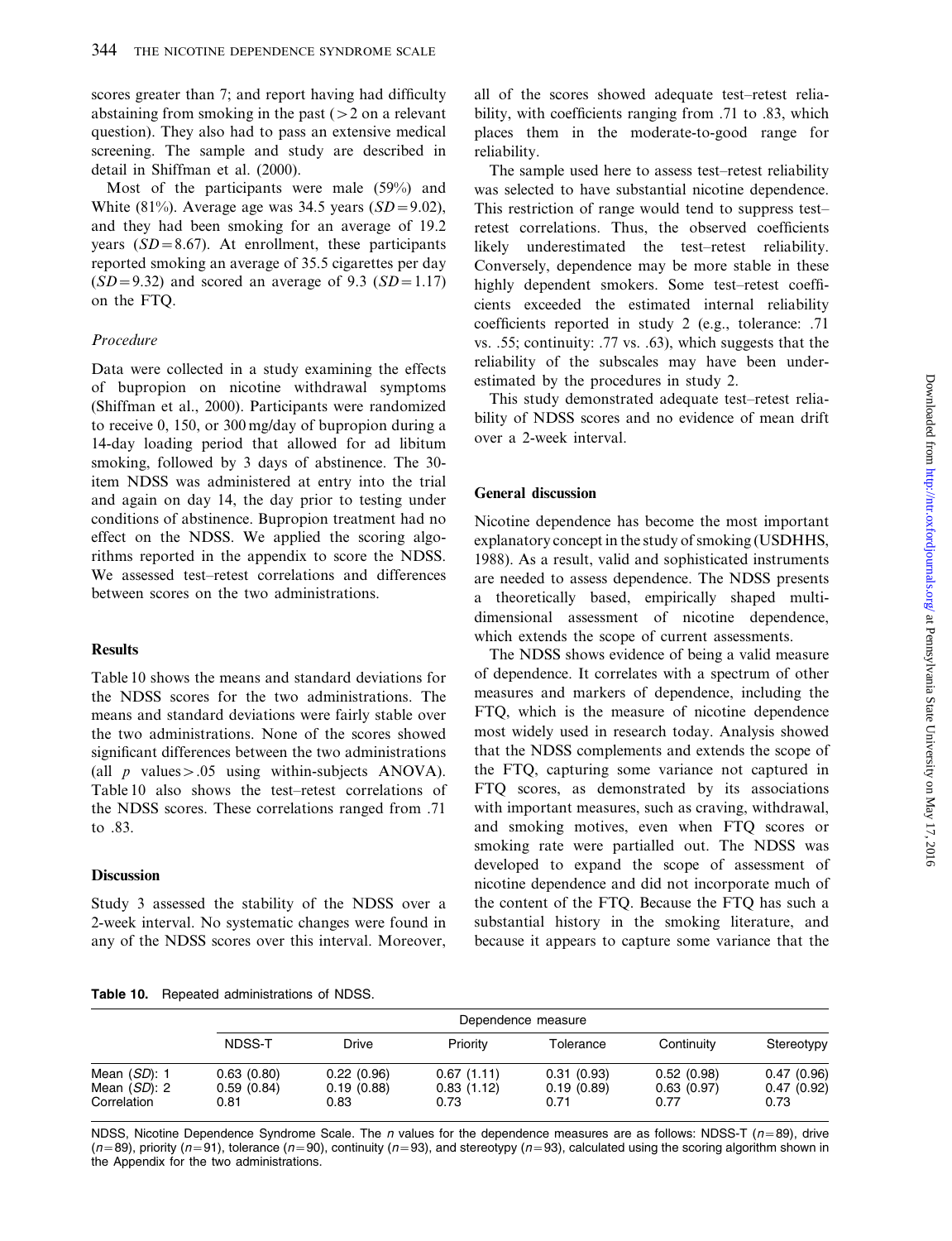NDSS does not, we do not advocate abandoning the FTQ (or its successor, the FTND). At the same time, the analyses demonstrated that the FTQ fails to capture important components of dependence tapped by the NDSS. The NDSS samples the multidimensional components of dependence and represents the broad conceptual framework of nicotine dependence (Shadel et al., 2000). We advocate that the NDSS be used and tested in clinical and other studies.

Room exists for further enhancement of the NDSS. Scale revisions may improve the reliability of some subscales and clarify the factor structure. The distinction between stereotypy and continuity needs conceptual and empirical exploration. It may be possible to incorporate FTQ and FTND content into the NDSS, for example, incorporating constructs such as morning smoking. The scale also could be expanded to assess craving as a separate construct or to assess functionally enhancing effects of nicotine, such as the effects of nicotine on attention. It may be useful to revise the scale instructions or item stems to better specify a timeframe. It may be possible to use the instrument to assess current dependence (the intention of the current scale) or lifetime dependence (with a revised instructions set). Validity of the scale should further be evaluated in several ways: For example, by testing its ability to distinguish chippers (Shiffman, Paty, Kassel, Gnys, & Zettler-Segal, 1994) from dependent smokers or its ability to predict response to nicotine replacement therapy (Shiffman & Paton, 1999). Also, it seems important to determine the relationship between the NDSS and DSM-based measures of dependence. Given the importance of studying the development of nicotine dependence, the validation of a dependence measure suitable for use with young smokers seems a top priority. We have developed an adolescent version of the NDSS (Nichter, Nichter, Thompson, Shiffman, & Moscicki, 2002).

The NDSS can be used and scored in two ways (scoring instructions are found in the appendix). For researchers and clinicians interested in a single score to capture overall severity of dependence, the NDSS-T summary score is likely to be a useful measure. The NDSS-T demonstrated correlations to a variety of constructs, including self-rated addiction, past withdrawal severity, difficulty abstaining, prospectively predicted urge and withdrawal intensity when abstinent, and actual relapse risk. This score should be useful in studying individual differences in dependence, the development of dependence, and differential treatment effects.

For the researcher or clinician interested in a more complex and differentiated assessment of nicotine dependence, we recommend scoring all five subscales of the NDSS (using the algorithms in the appendix). The NDSS was rooted in a multidimensional view of nicotine dependence, which posits that nicotine

dependence reflects the operation of several processes, such as tolerance, withdrawal, automaticity, and incentive salience, corresponding to important conceptual components of dependence (Shadel et al., 2000). The data were consistent with a multidimensional model, demonstrating that different facets or factors of dependence, as assessed in the NDSS, (a) could be factor-analytically distinguished, (b) correlated differentially with indices of dependence, (c) made unique, nonoverlapping contributions to predicting such indices, and (d) were differentially associated with ethnic differences. Thus, the data validated the multidimensional conception and assessment of dependence. For scoring the NDSS without introducing artifactual correlation among the factors, we recommend using the scoring algorithms shown in the appendix. These regression-derived algorithms for estimating the factors from some of the constituent items yield normalized scores (z scores normed to the sample in study 2) with minimal between-factor correlations. Further research, perhaps with more representative samples, could use confirmatory factor techniques to explore the fit of various models, including the relative merits of correlated and uncorrelated factors.

This multidimensional conception of dependence suggests several hypotheses and provides an instrument for addressing them empirically. If dependence consists of several dimensions, it follows that different smokers may have different types or profiles of dependence. That is, two smokers with similar ''total levels of dependence'' might demonstrate substantially different profiles of withdrawal, incentive salience, stereotypy, and the like. Indeed, we observed ethnic differences in subscales even though overall dependence was similar. Such profile differences may have important implications for smoker behavior and for treatment of smoking. Cluster-analytic studies could potentially define subtypes of nicotine dependence, which may differ in etiology, presentation, and treatment needs. The different dimensions of dependence also could serve as potential phenotypes to be explored in genetic research. Evidence suggests that vulnerability to nicotine dependence is partially heritable (True et al., 1999). One can speculate that some aspects of the syndrome are more heritable or that different aspects are inherited separately.

A multidimensional concept of dependence also can provide a more differentiated model of the development of dependence over the course of a smoker's career. For example, some aspects of dependence (e.g., tolerance) may appear before others (e.g., priority). DiFranza and colleagues (2000) have suggested that felt need to smoke may appear early in the smoking career of some teenagers. If this suggestion were confirmed, it would be important to know whether this aspect of dependence (related to drive) emerges before others, such as behavioral priority or even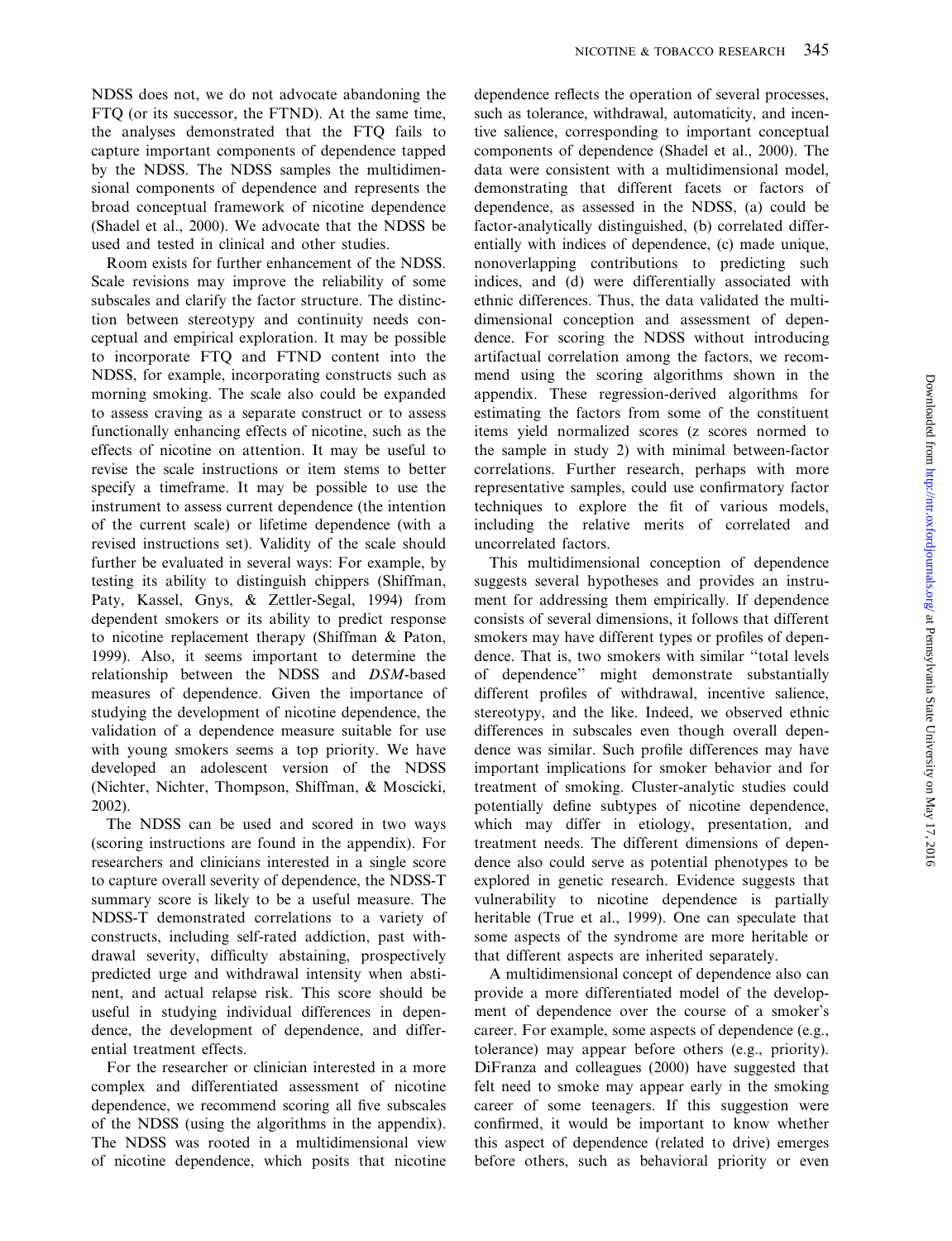nicotine tolerance. Alternatively, the emergence of each facet may depend on particular smoking behavior milestones, such as daily smoking or learning to use smoking for affect management. Breslau et al. (2001) have demonstrated a progressive increase in incidence of DSM-IV diagnoses of nicotine dependence over years of daily smoking. This progression in the summary diagnosis could reflect sequential staging of different aspects of dependence over time. These hypotheses are, at this stage, highly speculative. To assess them empirically, we need a multidimensional measure of nicotine dependence such as the NDSS. The NDSS may enhance our ability to measure and thus to understand and, ultimately, to prevent and treat nicotine dependence. We believe that tobacco research can profit from a multidimensional concept of nicotine dependence (Shadel et al., 2000) and psychometric measures to match.

#### Acknowledgments

Andrew J. Waters is now at MD Anderson Cancer Center. Study 1 was supported by grant DA06084 from the National Institute on Drug Abuse (NIDA). Data collection in study 2 was supported by GlaxoSmithKline Consumer Healthcare; the analysis was supported by NIDA grant DA06084. Data collection in study 3 was supported by GlaxoSmithKline; the analysis was supported by NIDA grant DA06084. Dr. Shiffman has provided consultation and conducted research for GlaxoSmithKline. The authors thank the many colleagues who helped conduct the studies reported here: Jean Paty, Maryann Gnys, Jon Kassel, Celeste Elash, Moise Khayrallah, Chad Gwaltney, Andy Johnston, Raymond Niaura, William Shadel, Doug Jorenby, and others. The Tobacco Etiology Research Network, funded by the Robert Wood Johnson Foundation and under the leadership of Dick Clayton, was a valuable source of support and academic stimulation. Stephanie Paton provided able editorial assistance. The authors also appreciate the critique of an earlier draft by Suzanne Colby, Dorothy Hatsukami, and Jon Kassel. Finally, they are grateful to Griffith Edwards, Ellen Gritz, Alan Marlatt, Raymond Niaura, Damaris Rosenhow, Maxine Stitzer, Gay Sutherland, and Robert West for commenting on the initial item pool for the study 1 NDSS questionnaire.

#### References

- American Psychiatric Association. (1987). Diagnostic and statistical manual of mental disorders (3rd ed., revised). Washington, DC: Author.
- American Psychiatric Association. (1994). Diagnostic and statistical manual of mental disorders (4th ed.). Washington, DC: Author.
- Breslau, N., & Johnson, E. O. (2000). Predicting smoking cessation and major depression in nicotine-dependent smokers. American Journal of Public Health, 90, 1122–1127.
- Breslau, N., Johnson, E. O., Hiripi, E., & Kessler, R. (2001). Nicotine dependence in the United States – Prevalence, trends, and smoking persistence. Archives of General Psychiatry, 58, 810–816.
- Crowne, D. P., & Marlowe, D. (1960). A new scale of social desirability independent of psychopathology. Journal of Consulting Psychology, 24, 349–354.
- DiFranza, J. R., Rigotti, N. A., McNeill, A. D., Ockene, J. K., Savageau, J. A., St Cyr, D., & Coleman, M. (2000). Initial symptoms of nicotine dependence in adolescents. Tobacco Control, 9, 313–319.
- Edwards, G. (1986). The Alcohol Dependence Syndrome: A concept as stimulus to enquiry. British Journal of Addiction, 81, 171–183. Edwards, G., & Gross, M. M. (1976). Alcohol dependence: Provisional

description of a clinical syndrome. British Medical Journal, 1, 1058–1061.

- Fagerström, K.-O. (1978). Measuring degree of physical dependence to tobacco smoking with reference to individualization of treatment. Addictive Behaviors, 3, 235–241.
- Fagerström, K.-O., & Schneider, N. G. (1989). Measuring nicotine dependence: A review of the Fagerström Tolerance Questionnaire. Journal of Behavioral Medicine, 12, 159–182.
- Folkman, S., & Lazarus, R. S. (1980). An analysis of coping in a middle-aged community sample. Journal of Health and Social Behavior, 21, 219–239.
- Haddock, C. K., Lando, H., Klesges, R. C., Talcott, G. W., & Renaud, E. A. (1999). A study of the psychometric and predictive properties of the Fagerström Test for Nicotine Dependence in a population of young smokers. Nicotine & Tobacco Research, 1, 59–66.
- Heatherton, T. F., Kozlowski, L. T., Frecker, R. C., & Fagerström, K.-O. (1991). The Fagerström Test for Nicotine Dependence: A revision of the Fagerström Tolerance Questionnaire. British Journal of Addiction, 86, 1119–1127.
- Heatherton, T. F., Kozlowski, L. T., Frecker, R. C., Rickert, W. S., & Robinson, J. (1989). Measuring the heaviness of smoking using selfreported time to the first cigarette of the day and number of cigarettes smoked per day. British Journal of Addiction, 84, 791–800.
- Hughes, J. R., & Hatsukami, D. (1986). Signs and symptoms of tobacco withdrawal. Archives of General Psychiatry, 43, 289–294.
- Jaffe, J. H. (1989). Addictions: What does biology have to tell? International Review of Psychiatry, 1, 51–61.
- Johnson, E. O., Breslau, N., & Anthony, J. C. (1996). The latent dimensionality of DIS/DSM-III-R nicotine dependence: Exploratory analyses. Addiction, 91, 583–588.
- Kawakami, N., Takatsuka, N., Inaba, S., & Shimizu, H. (1999). Development of a screening questionnaire for tobacco/nicotine dependence according to ICD-10, DSM-III-R, and DSM-IV. Addictive Behaviors, 24, 155–166.
- Kosten, T. R., Rounsville, B. J., Babor, T. F., Spitzer, R. L., & Williams, J. B. W. (1987). Substance-use disorders in DSM-III-R -Evidence for the dependence syndrome across different psychoactive substances. British Journal of Psychiatry, 151, 834–843.
- Kozlowski, L. T., Porter, C. Q., Orleans, C. T., Pope, M. A., & Heatherton, T. (1994). Predicting smoking cessation with selfreported measures of nicotine dependence: FTQ, FTND, and HSI. Drug and Alcohol Dependence, 34, 211–216.
- Kraemer, H. C., & Thiemann, S. (1987). How many subjects? Statistical power analysis in research. Newbury Park, CA: Sage.
- Lichtenstein, E., & Mermelstein, R. J. (1986). Some methodological cautions in the use of the Tolerance Questionnaire. Addictive Behaviors, 11, 439–442.
- Lombardo, T. W., Hughes, J. R., & Fross, J. D. (1988). Failure to support the validity of the Fagerström Tolerance Questionnaire as a measure of physiological tolerance to nicotine. Addictive Behaviors, 13, 87–90.
- McKennell, A. C. (1970). Smoking motivation factors. British Journal of Social and Clinical Psychology, 9, 8–22.
- McNabb, M. E. (1985). Nicotine Tolerance Questionnaire scores and plasma nicotine: No correlation. Addictive Behaviors, 10, 329–332.
- Mirowsky, J. (1994). The advantages of indexes over diagnoses in scientific assessment. In W. R. Avison & I. H. Gotlib (Eds.), Stress and mental health: Contemporary issues and prospects for the future (pp. 261–290). New York: Plenum.
- Moolchan, E. T., Radzius, A., Epstein, D. H., Uhl, G., Gorelick, D. A., Cadet, J. L., & Henningfield, J. E. (2002). The Fagerström Test for Nicotine Dependence and the Diagnostic Interview Schedule - Do they diagnose the same smokers? Addictive Behaviors, 27, 101–113.
- Nelson, C. B., & Wittchen, H. U. (1998). Smoking and nicotine dependence – Results from a sample of 14- to 24-year-olds in Germany. European Addiction Research, 4, 42–49.
- Nichter, M., Nichter, M., Thompson, P. J., Shiffman, S., & Moscicki, A. (2002). Using qualitative research to inform survey development on nicotine dependence among adolescents. Drug and Alcohol Dependence, 68S, 41–50.
- Payne, T. J., Smith, P. O., McCracken, L. M., McSherry, W. C., & Anthony, M. M. (1994). Assessing nicotine dependence: A comparison of the Fagerström Tolerance Ouestionnaire (FTO) with the Fagerström Test for Nicotine Dependence (FTND) in a clinical sample. Addictive Behaviors, 19, 307–317.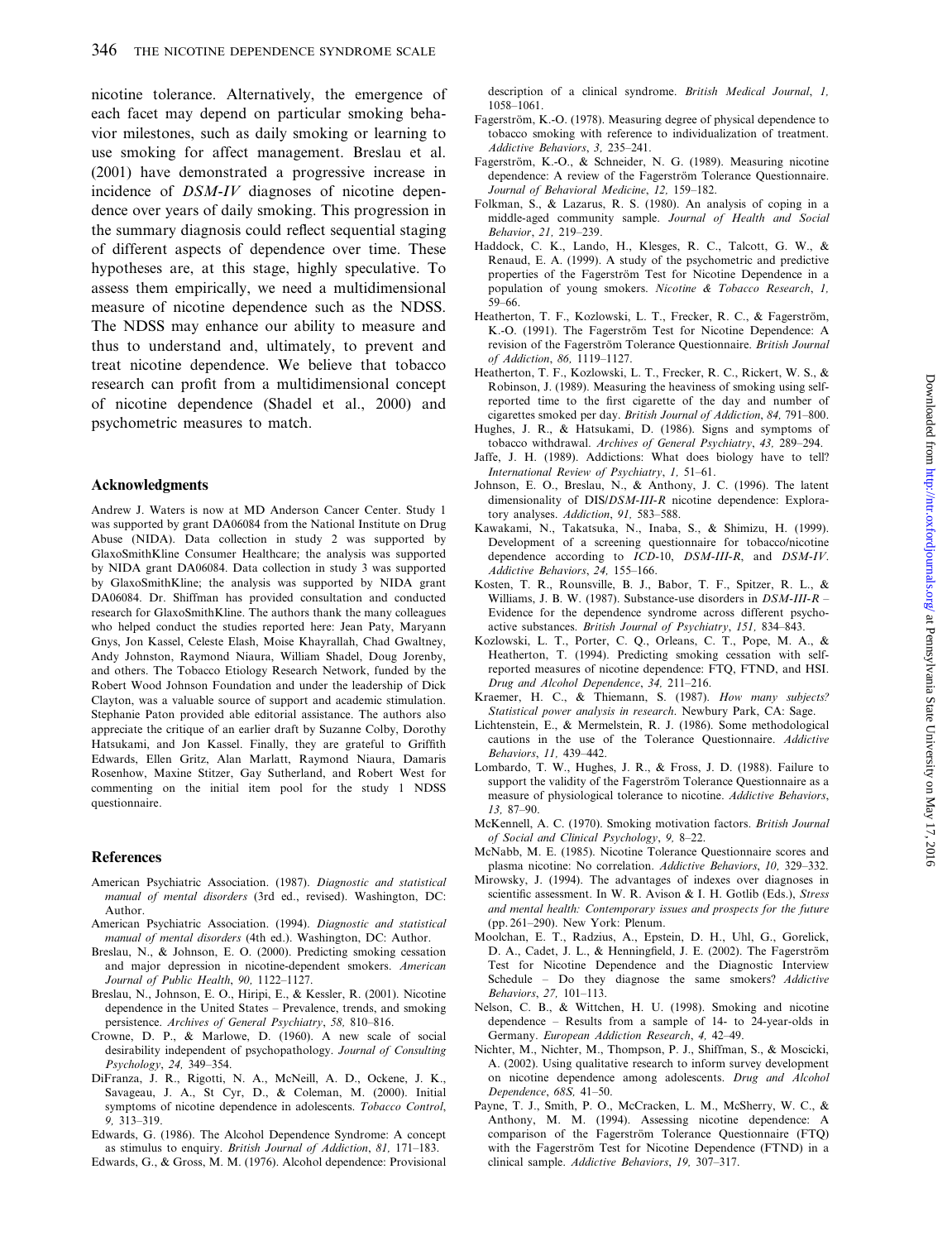- Persons, J. B. (1986). The advantages of studying psychological phenomena rather than psychiatric diagnoses. American Psychologist, 41, 1252–1260.
- Pinto, R. P., Abrams, D. B., Monti, P. M., & Jacobus, S. I. (1987). Nicotine dependence and likelihood of quitting smoking. Addictive Behaviors, 12, 371–374.
- Pomerleau, C. S., Carton, S. M., Lutzke, M. L., & Flessland, K. A. (1994). Reliability of the Fagerström Tolerance Questionnaire and the Fagerström Test for Nicotine Dependence. Addictive Behaviors, 19, 33–39.
- Pomerleau, C. S., Majchrzak, M. J., & Pomerleau, O. F. (1989). Nicotine dependence and the Fagerström Tolerance Questionnaire: A brief review. Journal of Substance Abuse, 1, 471–477.
- Pomerleau, C. S., Pomerleau, O. F., Majchrzak, M. J., Kloska, D. D., & Malakuti, R. (1990). Relationship between nicotine tolerance questionnaire scores and plasma cotinine. Addictive Behaviors, 15, 73–80.
- Radzius, A., Moolchan, E. T., Henningfield, J. E., Heishman, S. J., & Gallo, J. J. (2001). A factor analysis of the Fagerström Tolerance Questionnaire. Addictive Behaviors, 26, 303-310.
- Robins, L. N., & Helzer, J. E. (1986). Diagnosis and clinical assessment – The current state of psychiatric diagnosis. Annual Review of Psychology, 37, 409–432.
- Robinson, T. E., & Berridge, K. C. (1993). The neural basis of drug craving: An incentive-sensitization theory of addiction. Brain Research Reviews, 18, 247–291.
- Rudiger, G. M., & Rietz, C. (1988). The neglected time dimension? Introducing a real longitudinal model: Testing latent growth curves, stability, and reliability as time-bound processes. Methods of Psychological Research, 3, 109–130.
- Russell, M. A. H., Peto, J., & Patel, U. A. (1974). The classification of smoking by factorial structure of motives. Journal of the Royal Statistical Society, 137, 313–346.
- Shadel, W. G., Shiffman, S., Niaura, R., Nichter, M., & Abrams, D. (2000). Current models of nicotine dependence: What is known and what is needed to advance understanding of tobacco etiology among youth. Drug and Alcohol Dependence, 59S, 9–21.
- Shiffman, S. (1993). Assessing smoking patterns and motives. Journal of Consulting and Clinical Psychology, 61, 732–742.
- Shiffman, S., Gnys, M., Paty, J. A., Hickcox, M., Richards, T., & Kassel, J. D. (1996a). Temptations to smoke after quitting: A comparison of lapsers and maintainers. Health Psychology, 15, 455–461.
- Shiffman, S., Gwaltney, C. J., Balabanis, M. H., Liu, K. S., Paty, J. A., Kassel, J. D., Hickcox, M., & Gnys, M. (2002). Immediate antecedents of cigarette smoking: An analysis from ecological momentary assessment. Journal of Abnormal Psychology, 111, 531–545.
- Shiffman, S., Hickcox, M., Paty, J. A., Gnys, M., Kassel, J. D., & Richards, T. (1996b). Progression from a smoking lapse to relapse: Prediction from abstinence violation effects, nicotine dependence, and lapse characteristics. Journal of Consulting and Clinical Psychology, 64, 993–1002.
- Shiffman, S., Hickcox, M., Paty, J. A., Gnys, M., Kassel, J. D., & Richards, T. (1997). The abstinence violation effect following smoking lapses and temptations. Cognitive Therapy and Research, 21, 497–523.
- Shiffman, S., Johnston, J. A., Khayrallah, M., Elash, C. A., Gwaltney, C. J., Paty, J. A., Gnys, M., Evoniuk, G., & DeVeaugh-Geiss, J. (2000). The effect of bupropion on nicotine craving and withdrawal. Psychopharmacology, 148, 33–40.
- Shiffman, S., Khayrallah, M., Niaura, R., Shadel, W. G., Jorenby, D. E., Ryan, C., & Ferguson, C. L. (1998, March). Efficacy of acute administration of Nicorette gum against cue-provoked craving. Poster session presented at the annual meeting of the Society for Research on Nicotine and Tobacco, New Orleans, LA.
- Shiffman, S., & Paton, S. M. (1999). Individual differences in smoking: Gender and nicotine addiction. Nicotine & Tobacco Research, 1, S153–S157.
- Shiffman, S., Paty, J. A., Gnys, M., Kassel, J. D., & Hickcox, M. (1996c). First lapses to smoking: Within subjects analysis of real time reports. Journal of Consulting and Clinical Psychology, 64, 366–379.
- Shiffman, S., Paty, J. A., Kassel, J. D., Gnys, M., & Zettler-Segal, M. (1994). Smoking behavior and smoking history of tobacco chippers. Experimental and Clinical Psychopharmacology, 2, 126–142.
- Shiffman, S., Shadel, W. G., Niaura, R., Khayrallah, M. A., Jorenby, D. E., Ryan, C. F., & Ferguson, C. L. (2003). Efficacy of acute administration of nicotine gum in relief of cue-provoked cigarette craving. Psychopharmacology, 166, 343–350.
- Shiffman, S., & Stone, A. A. (1998). Ecological momentary assessment: A new tool for behavioral medicine research. In D. Krantz and A. Baum (Eds.), Technology and methods in behavioral medicine (pp. 117–131). Mahwah, NJ: Lawrence Erlbaum Associates.
- Tate, J. C., & Schmitz, J. M. (1993). A proposed revision of the Fagerström Tolerance Questionnaire. Addictive Behaviors, 18, 135–143.
- Tiffany, S. T. (1990). A cognitive model of drug urges and drug use behavior: Role of automatic and non-automatic processes. Psychological Review, 97, 147–168.
- True, W. R., Xian, H., Scherrer, J. F., Madden, P. A. F., Bucholz, K. K., Heath, A. C., Eisen, S. A., Lyons, M. J., Goldberg, J., & Tsuang, M. (1999). Common genetic vulnerability for nicotine and alcohol dependence in men. Archives of General Psychiatry, 56, 655–661.
- U.S. Department of Health and Human Services. (1988). The health consequences of smoking: Nicotine addiction. A report of the surgeon general. Washington, DC: U.S. Government Printing Office.
- Vuchinich, R. E., & Tucker, J. A. (1997). Choice, behavioral economics, and addictive behavior patterns. In W. R. Miller & N. Heather (Eds.), Treating addictive behaviors (pp. 93–104). New York: Plenum.
- World Health Organization. (1992). The ICD-10: Classification of mental and behavioral disorders: Clinical descriptions and diagnostic guidelines. Geneva, Switzerland: Author.